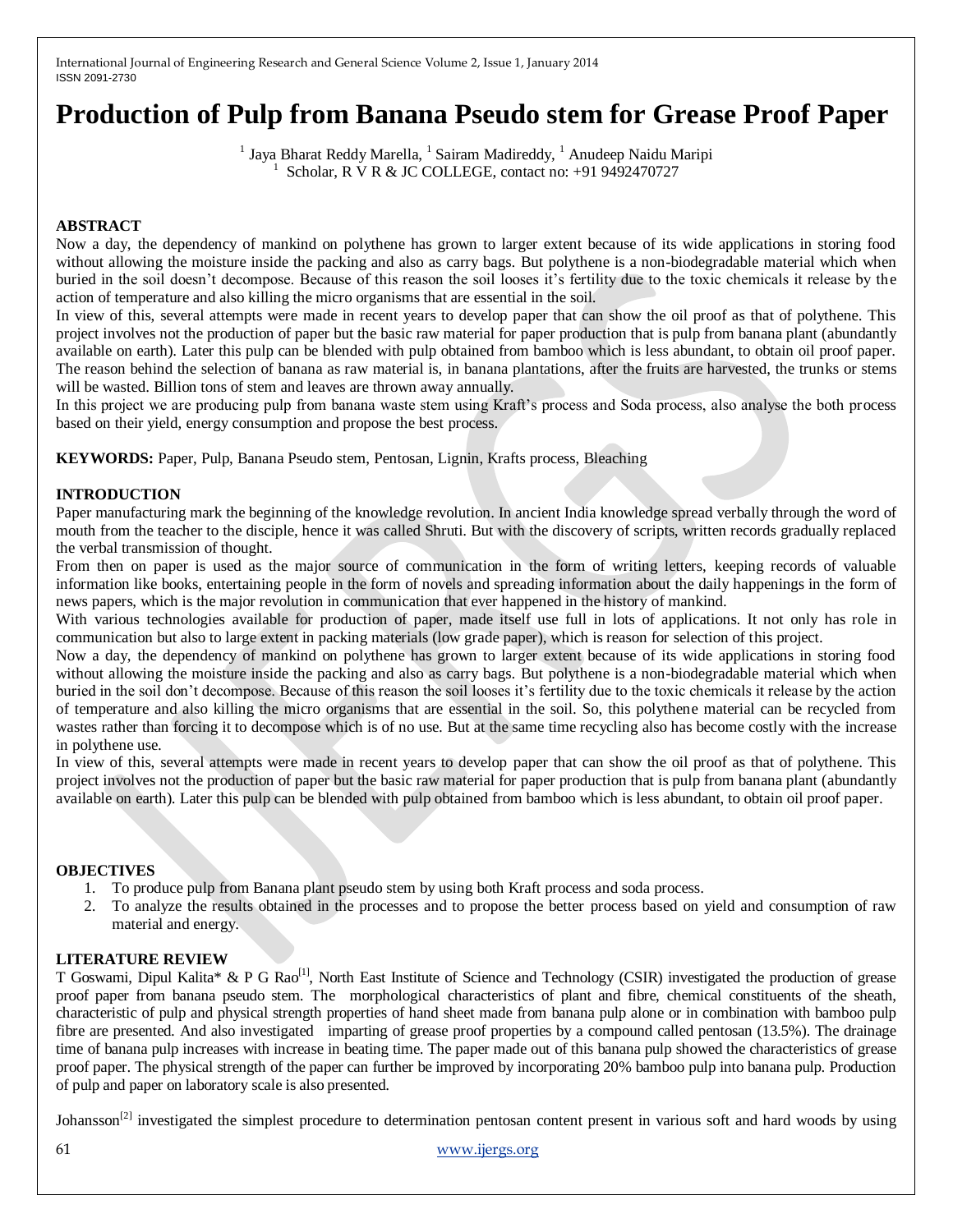hydrochloric acid and furfural as main involved chemicals.

Yuan-Shing Perng and Eugene I-Chen Wang<sup>[3]</sup> studied the improvement of grease proof properties by addition of certain chemicals (which acts as fillers, binders and refiners) and by mechanical treatment. Certain calibration curves are also generated for strength of papers for various concentrations of binders, fillers and refiners.

Uraiwan Pitimaneeyakul<sup>[4]</sup>, King Mongkut's Institute of Technology Ladkrabang, Thailand investigated the simplest procedure to extract banana fibre from the pseudo stem without damaging the fibre. And also studied various properties related to fibre strength like percentage elongation, moisture regain and fineness. Composition of fibre is also investigated and presented in this literature.

Sunday Albert Lawal and Benjamin Iyenagbe Ugheoke<sup>[5]</sup>, Department of Mechanical Engineering, Federal University of Technology, Nigeria investigated the cellulose content in both hard woods and soft woods and also described available methods to improve the properties of the fibre like scouring etc,.

Shrieves chemical process industries<sup>[6]</sup>, Dryden's outlines of chemical technology<sup>[7]</sup> and Wikipedia provided the information about various pulping methods available today such as Mechanical, Thermo mechanical, Chemical, Chemo thermo mechanical pulping and briefly describing about them like types of Chemical pulping and Chemicals required in both of the process.

## **PULPING**

Pulping is the process of production of Pulp using wood material which is a lignocelluloses fibrous material. It is prepared by chemically or mechanically separating cellulose fibres from wood, fibre crops or waste paper.

## **Raw materials**

Generally, woods are two types. Hard woods and Soft woods. Wood from [conifers](http://en.wikipedia.org/wiki/Pinophyta) (e.g. pine) is called softwood, and the wood from [dicotyledons](http://en.wikipedia.org/wiki/Dicotyledons) (usually broad-leaved trees, e.g. oak) is called hardwood. Hard woods are not necessarily hard, and softwoods are not necessarily soft. The well-known balsa (a hardwood) is actually softer than any commercial softwood. Conversely, some soft woods (e.g. [yew\)](http://en.wikipedia.org/wiki/Taxus_baccata) are harder than many hardwoods.

These woods contain basically three materials in them. They are:

- 1. Cellulose
- 2. Hemi cellulose
- 3. Lignin, and
- 4. Pectin

The cellulose present in wood is mostly in the form of fibres. The cellulose fibres are obtained as pulp after pulping process. Cellulose fibre is a long chain of single monomer C6H10O5.



 **Fig.1: cellulose**

Hemi cellulose is made of two compounds, namely Pentosans and Hexosans. The former is responsible for the grease proof properties imparted in the paper.



#### **Fig.2: Pentosan structure**

In soft woods they are present in about 7-10% where as in hard woods about 19-25%.Lignin and pectin bind the cellulose fibers together in the wood.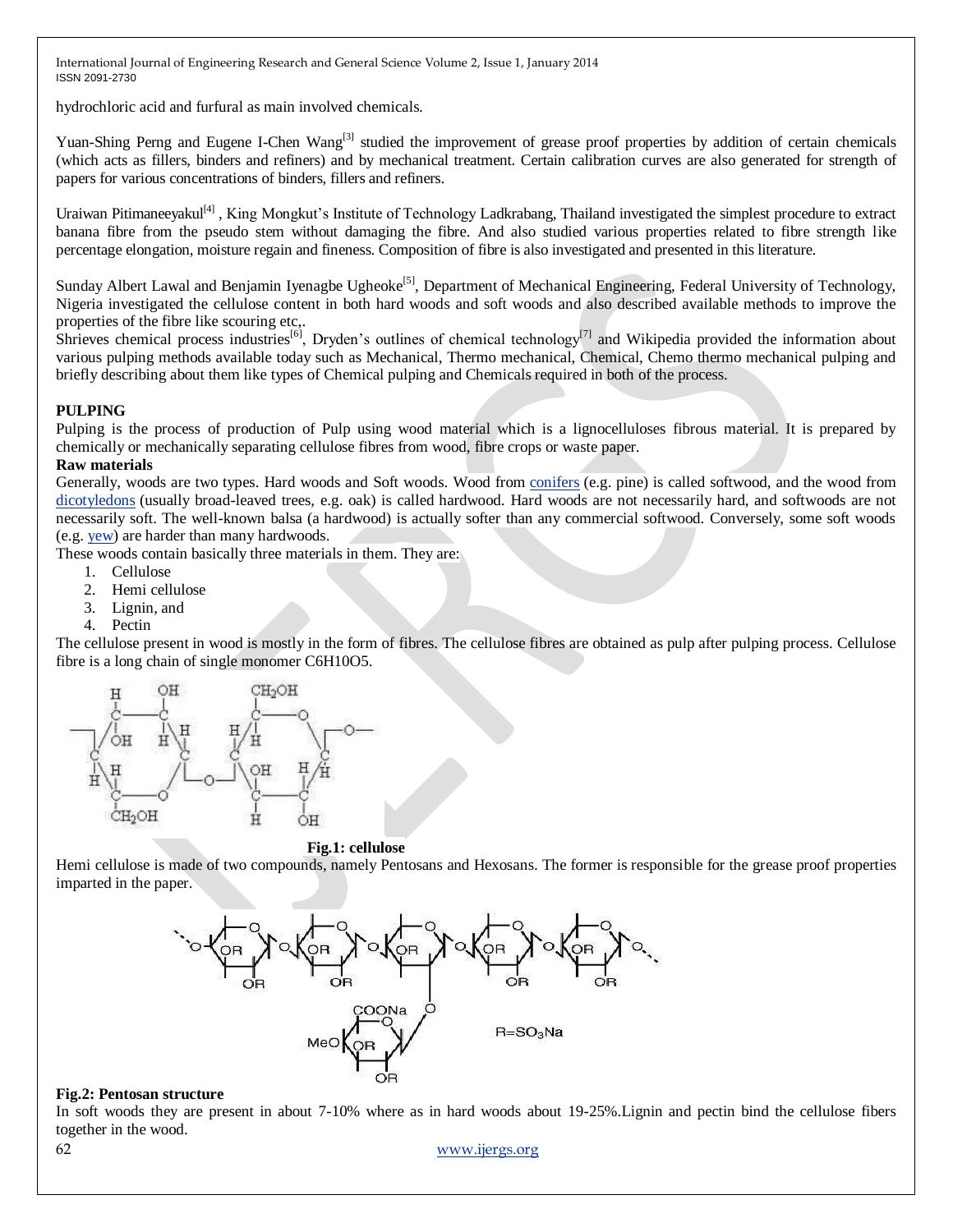| The bellow are the chemical compositions of different woods: |  |  |  |  |  |
|--------------------------------------------------------------|--|--|--|--|--|
|--------------------------------------------------------------|--|--|--|--|--|

| <b>Fibre</b>     | Latin name                                |         | Cellulose (wt.%) Hemi-cellulose (wt.%) Lignin (wt.%) Pectin (wt.%) |           |             |
|------------------|-------------------------------------------|---------|--------------------------------------------------------------------|-----------|-------------|
| Flax             | Linum usitatissimum                       | 60-81   | 14-18.6                                                            | $2 - 3$   | $1.8 - 2.3$ |
| Jute             | Corchorus capsularis, C. olitorius        | 51-72   | 12-20.4                                                            | $5 - 13$  | 0.2         |
| Abaca            | Musa textilis                             | 60.8-64 | 21                                                                 | 12        | 0.8         |
| <b>Sisal</b>     | Agave sisalana Perrine                    | 43-88   | $10 - 13$                                                          | $4 - 12$  | $0.8 - 2$   |
| Kenaf            | Hibiscus Cannabinus                       | 36      | 21                                                                 | 18        | 2           |
| Ramie            | Boehmeria nivea Gaud, variety tenacissima | 68.6-76 | 13.1-15.0                                                          | $0.6 - 1$ | $1.9 - 2$   |
| Hemp             | Cannabis sativa L.                        | 70-78   | 17.9-22                                                            | $3.7 - 5$ | 0.9         |
| Cotton           | Gossypium spp.(commonest G. hirsutum)     | 82.7-92 | $2 - 5.7$                                                          | $0.5 - 1$ | 5.7         |
| Coir             | Cocos nucifera L.                         | 43      | 0.3                                                                | 45        | 4.0         |
| Banana           | Musa acuminata L.                         | 60-65   | $6 - 19$                                                           | $5 - 10$  | $3-5$       |
| Henequén         | Agava fourcroydes Lemaire                 | 60-78   | 4-28                                                               | $8 - 13$  | $3-4$       |
| <b>Bagasse</b>   | Saccharum officinarum L.                  | 40      | 30                                                                 | 20        | 10          |
| <b>Pineapple</b> | Acanas Comosus                            | 80-81   | 16-19                                                              | 12        | $2 - 2.5$   |
| Wood             |                                           | 45-50   | 23                                                                 | 27        |             |

#### **Table 1:chemical composition of different woods**

#### **INDIAN PULP AND PAPER INDUSTRY**

Indian Paper industry has created sustainable livelihood in rural areas and has helped generating employment for the local population especially for women to earn their livelihood. The Indian Paper Industry has emerged as a diversified and specialized industry that produces numerous types of papers that comes in various use such as watermark, filter paper, drawing sheets, etc. Other products including Paper Bags, paper diaries, paper photo Frames, Greeting Cards, Handmade paper Boxes, paper Albums, etc, are manufactured and exported across the world. Today, the Indian exporters export nearly Rs.400cr. worth of paper products per annum to the developed nations.

The Indian Paper Industry has the top 15 global players with an output of more than 8

million tonnes annually with an estimated turnover of Rs. 200,000 millions. Indian Paper Industry is riding on a strong demand and on an expanding mood to meet the projected demand of 12 million tonnes by 2020.

Indian Paper Industry accounts for about 1.6% of the world's production of paper and paperboard. The estimated turnover of the industry is Rs 25,000 crore (USD 5.95 billion). The industry was delicensed effective from July 1997 by the Government of India & foreign participation is permissible. Most of the paper mills are in existence for a long time and hence present technologies fall in a wide spectrum ranging from oldest to the most modern. Paper in India is made from 40% of hardwood and bamboo fibre, 30 % from agro waste and 30 % from recycled fibre. Newsprint and publication paper consumption account for 2 million tonnes, of which 1.2 million tonnes of newsprint paper is manufactured in India and the remaining 0.8 million tonnes is imported.

Demand of Paper has been around 8% and during the years 2002-07 while newsprint registered a growth of 13% and Writing & Printing, Containerboard, Carton board and others registered growth of 5%, 11%, 9% and 1% respectively. So far, the growth in paper industry has mirrored the growth in GDP and has grown on an average 6-7 % over the last few years. India is the fastest growing market for paper globally and it presents an exciting scenario and paper consumption is poised for a big leap forward in sync with the economic growth and is estimated to touch 13.95 million tons by 2015-16. The futuristic view is that growth in paper consumption would be in multiples of GDP and hence an increase in consumption by one kg per capita would lead to an increase in demand of 1 million tons.

The industry provides employment to more than 0.12 million people directly and 0.34 million people indirectly. Some of the paper products are sheet paper, paper boxes, tissues, paper bags, stationery, envelopes, and printed-paper products such as books, periodicals, and newspapers. Specialty papers like sandpaper, blueprint paper, carbon paper are not a part of paper products industry. Stationery includes greeting cards, printing and writing papers, school and office papers, etc. The toiletry products include paper towels, tissue paper, and bath tissue.

The Rs. 22000-crore paper industry in India, rated 15th largest in world engages about 1.5 million people with the help of Rs. 2500cr Government subsidy. Government has given paper industry as one of the 35 high-priority list.

Indian paper and newsprint industry has a huge potentials and prospects in coming future. In our, country, demand for paper and newspaper is rapidly increasing. There are vast demands in the area of tea bags, filer paper, tissue paper, medical-grade coated paper, lightweight online coated paper, etc.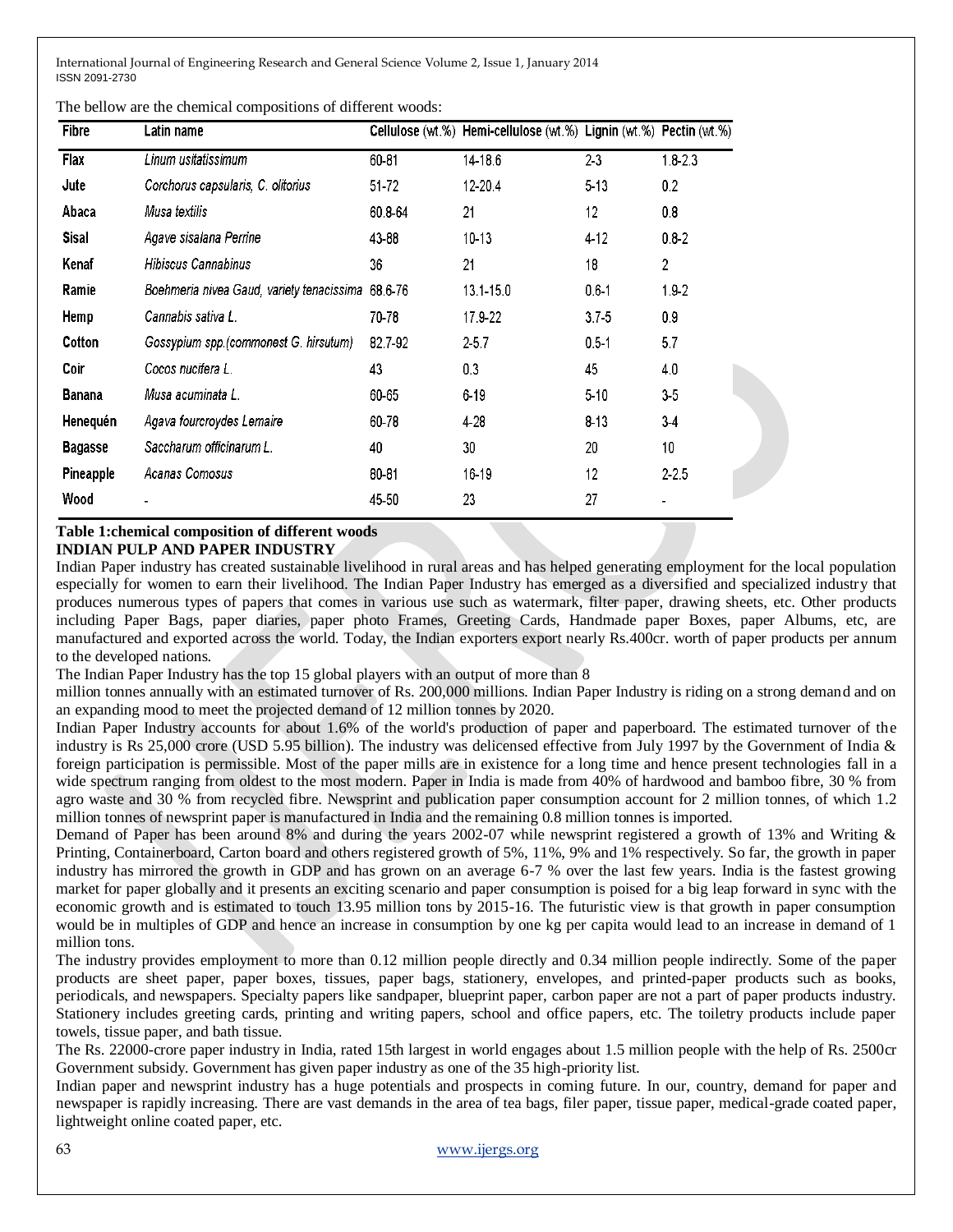## **METHODS OF PULPING**

Many process came into existence for production of pulp from wood materials in past 2 decades. These methods work different because of the feed they take in, based on the quality of pulp obtained after the process and also based on their efficiencies.

## **Preparation for pulping**

Wood chiping is the act and industry of chipping wood for pulp, but also for other [processed wood](http://en.wikipedia.org/wiki/Wood_processing) products and [mulch.](http://en.wikipedia.org/wiki/Mulch) Only the [heartwood](http://en.wikipedia.org/wiki/Heartwood) and [sapwood](http://en.wikipedia.org/wiki/Sapwood_(wood)) are useful for making pulp. [Bark](http://en.wikipedia.org/wiki/Bark) contains relatively few useful fibres and is removed and used as fuel to provide steam for use in the pulp mill. Most pulping processes require that the wood be chipped and screened to provide uniform sized chips.

#### **Types of pulping**

#### **1.Mechanical pulping:**

Manufactured [grindstones](http://en.wikipedia.org/wiki/Grindstone) with embedded [silicon carbide](http://en.wikipedia.org/wiki/Silicon_carbide) or [aluminium oxide](http://en.wikipedia.org/wiki/Aluminum_oxide) can be used to grind small wood logs called "bolts" to make stone pulp (SGW). If the wood is steamed prior to grinding it is known as pressure ground wood pulp (PGW). Most modern mills use chips rather than logs and ridged metal discs called refiner plates instead of grindstones. If the chips are just ground up with the plates, the pulp is called refiner mechanical pulp (RMP) and if the chips are steamed while being refined the pulp is called thermo mechanical pulp (TMP). Steam treatment significantly reduces the total energy needed to make the pulp and decreases the damage (cutting) to fibres. Mechanical pulps are used for products that require less strength, such as [news print](http://en.wikipedia.org/wiki/Newsprint) [paperboards.](http://en.wikipedia.org/wiki/Paperboard)

## **2.Thermo mechanical pulping:**

Thermo mechanical pulp is pulp produced by processing [wood chips](http://en.wikipedia.org/wiki/Wood_chip) using heat and a mechanical refining movement. It is a two stage process where the logs are first stripped of their [bark](http://en.wikipedia.org/wiki/Bark) and converted into small chips. These chips have a moisture content of around 25-30% and a mechanical force is applied to the wood chips in a crushing or grinding action which generates heat and water vapour and softens the [lignin](http://en.wikipedia.org/wiki/Lignin) thus separating the individual fibres. The pulp is then screened and cleaned; any clumps of fibre are reprocessed. This process gives a high yield of fibre from the [timber](http://en.wikipedia.org/wiki/Timber) (around 95%) and as the lignin has not been removed, the fibres are hard and rigid.

#### **3.Chemical pulping:**

Chemical pulp is produced by combining wood chips and chemicals in large vessels known as [digesters](http://en.wikipedia.org/wiki/Digester) where heat and the chemicals break down the lignin, which binds the [cellulose](http://en.wikipedia.org/wiki/Cellulose) fibres together, without seriously degrading the [cellulose fibres.](http://en.wikipedia.org/wiki/Cellulose_fibre) Chemical pulp is used for materials that need to be stronger or combined with mechanical pulps to give product different characteristics. These are of three types mainly:

## **A. Kraft's process:**

The Kraft process (also known as Kraft pulping or sulphate process) is a process for conversion of [wood](http://en.wikipedia.org/wiki/Wood) into [wood pulp](http://en.wikipedia.org/wiki/Wood_pulp) consisting of almost pure [cellulose](http://en.wikipedia.org/wiki/Cellulose) fibres. It entails treatment of wood chips with a mixture of [sodium hydroxide](http://en.wikipedia.org/wiki/Sodium_hydroxide) and [sodium sulphide,](http://en.wikipedia.org/wiki/Sodium_sulfide) known as [white liquor,](http://en.wikipedia.org/wiki/White_liquor) which breaks the bonds that link [lignin](http://en.wikipedia.org/wiki/Lignin) to the cellulose. The [Kraft process](http://en.wikipedia.org/wiki/Kraft_process) is the dominant chemical pulping method. It involves following operations:

#### **Impregnation**

Common [wood chips](http://en.wikipedia.org/wiki/Wood_chips) used in pulp production are 12–25 millimetres (0.47–0.98 in) long and 2–10 millimetres (0.079–0.39 in) thick. The chips normally first enter the pre-steaming where they are wetted and preheated with [steam.](http://en.wikipedia.org/wiki/Steam) Cavities inside fresh wood chips are partly filled with liquid and partly with air. The steam treatment causes the air to expand and about 25% of the air to be expelled from the chips. The next step is to impregnate the chips with [black](http://en.wikipedia.org/wiki/Black_liquor) and [white liquor.](http://en.wikipedia.org/wiki/White_liquor) Air remaining in chips at the beginning of liquor impregnation is trapped within the chips. The impregnation can be done before or after the chips enters the digester and is normally done below 100 °C (212 °F). The cooking liquors consist of a mixture of white liquor, water in chips, condensed steam and weak black liquor. In the impregnation, cooking liquor penetrates into the capillary structure of the chips and low temperature chemical reactions with the wood begin. A good impregnation is important to get a homogeneous cook and low rejects. About 40–60% of all alkali consumption in the continuous process occurs in the impregnation zone.

#### **Cooking**

The wood chips are then cooked in huge pressurized vessels called [digesters.](http://en.wikipedia.org/wiki/Digester) Some digesters operate in batch manner and some in continuous processes. There are several variations of the cooking processes both for the batch and the continuous digesters. Digesters producing 1,000 tonnes of pulp per day and more are common with the largest producing more than 3,500 tonnes of pulp per day. In a continuous digester the materials are fed at a rate which allows the pulping reaction to be complete by the time the materials exit the reactor. Delignification requires several hours at 130 to 180 °C (266 to 356 °F). Under these conditions lignin and [hemi cellulose](http://en.wikipedia.org/wiki/Hemicellulose) degrade to give fragments that are soluble in the strongly basic liquid. The solid pulp (about 50% by weight based on the dry wood chips) is collected and washed. At this point the pulp is quite brown and is known as brown stock. The combined liquids, known as black liquor (so called because of its colour), contain lignin fragments, [carbohydrates](http://en.wikipedia.org/wiki/Carbohydrates) from the breakdown of hemi cellulose, [sodium](http://en.wikipedia.org/wiki/Sodium_carbonate)  [carbonate,](http://en.wikipedia.org/wiki/Sodium_carbonate) [sodium sulphate](http://en.wikipedia.org/wiki/Sodium_sulfate) and other inorganic salts.

## **Recovery process**

The excess black liquor is at about 15% solids and is concentrated in a [multiple effect evaporator.](http://en.wikipedia.org/wiki/Evaporator#Multiple-effect_evaporators) After the first step the black liquor is about 20 - 30% solids. At this concentration the [rosin](http://en.wikipedia.org/wiki/Rosin) soap rises to the surface and is [skimmed](http://en.wikipedia.org/wiki/Skimmer_%28machine%29) off. The collected soap is further processed to [tall oil.](http://en.wikipedia.org/wiki/Tall_oil) Removal of the soap improves the evaporation operation of the later effects.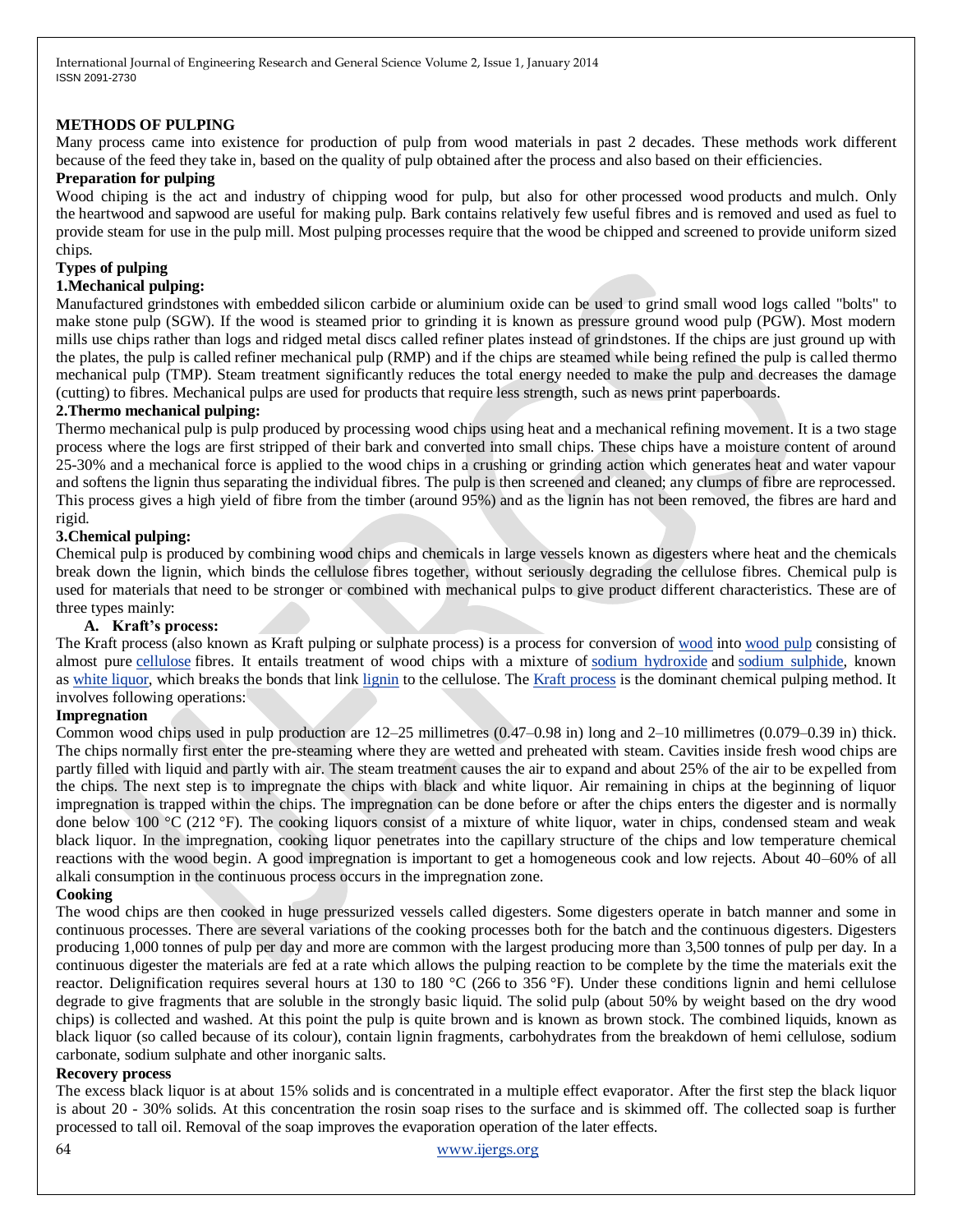The weak black liquor is further evaporated to 65% or even 80% solids ("heavy black liquor") and burned in the [recovery boiler](http://en.wikipedia.org/wiki/Recovery_boiler) to recover the inorganic chemicals for reuse in the pulping process. Higher solids in the concentrated black liquor increases the energy and chemical efficiency of the recovery cycle, but also gives higher viscosity and precipitation of solids (plugging and fouling of equipment). The combustion is carried out such that sodium sulphate is [reduced](http://en.wikipedia.org/wiki/Redox) to sodium sulphide by the organic carbon in the mixture:

$$
1.\ Na_2SO_4+2\:C\to Na_2S+2\:CO_2
$$

This reaction is similar t[o thermo chemical sulphate reduction](http://en.wikipedia.org/wiki/Thermochemical_sulfate_reduction) in geochemistry.

The molten salts ("smelt") from the recovery boiler are dissolved in process water known as "weak wash". This process water, also known as "weak white liquor" is composed of all liquors used to wash lime mud and [green liquor](http://en.wikipedia.org/wiki/Green_liquor) precipitates. The resulting solution of sodium carbonate and sodium sulphide is known as "green liquor", although it is not

Wood Chips and Pulplogs



#### **Fig.3:Kraft's process flow sheet**

known exactly what causes the liquor to be green. This liquid is mixed with [calcium oxide,](http://en.wikipedia.org/wiki/Calcium_oxide) which becomes [calcium hydroxide](http://en.wikipedia.org/wiki/Calcium_hydroxide) in solution, to regenerate the white liquor used in the pulping process through an equilibrium reaction (Na<sub>2</sub>S is shown since it is part of the green liquor, but does not participate in the reaction):

2.  $Na_2S + Na_2CO_3 + Ca(OH)_2 \longleftrightarrow Na_2S + 2 NaOH + CaCO_3$ 

[Calcium carbonate](http://en.wikipedia.org/wiki/Calcium_carbonate) precipitates from the white liquor and is recovered and heated in a [lime kiln](http://en.wikipedia.org/wiki/Lime_kiln) where it is converted t[o calcium oxide](http://en.wikipedia.org/wiki/Calcium_oxide) (lime).

$$
3. CaCO3 \rightarrow CaO + CO2
$$

Calcium oxide (lime) is reacted with water to regenerate the calcium hydroxide used in Reaction 2:

4.  $CaO + H<sub>2</sub>O \rightarrow Ca(OH)<sub>2</sub>$ 

The combination of reactions 1 through 4 form a closed cycle with respect to sodium, sulphur and calcium and is the main concept of the so-called re-causticizing process where [sodium carbonate](http://en.wikipedia.org/wiki/Sodium_carbonate) is reacted to regenerat[e sodium hydroxide.](http://en.wikipedia.org/wiki/Sodium_hydroxide)

The recovery boiler also generates high pressure steam which is fed to turbo generators, reducing the steam pressure for the mill use and generatin[g electricity.](http://en.wikipedia.org/wiki/Electricity) A modern Kraft pulp mill is more than self-sufficient in its electrical generation and normally will provide a net flow of energy which can be used by an associated paper mill or sold to neighbouring industries or communities through to the local electrical grid. Additionally, bark and wood residues are often burned in a separate power boiler to generate steam. **Blowing**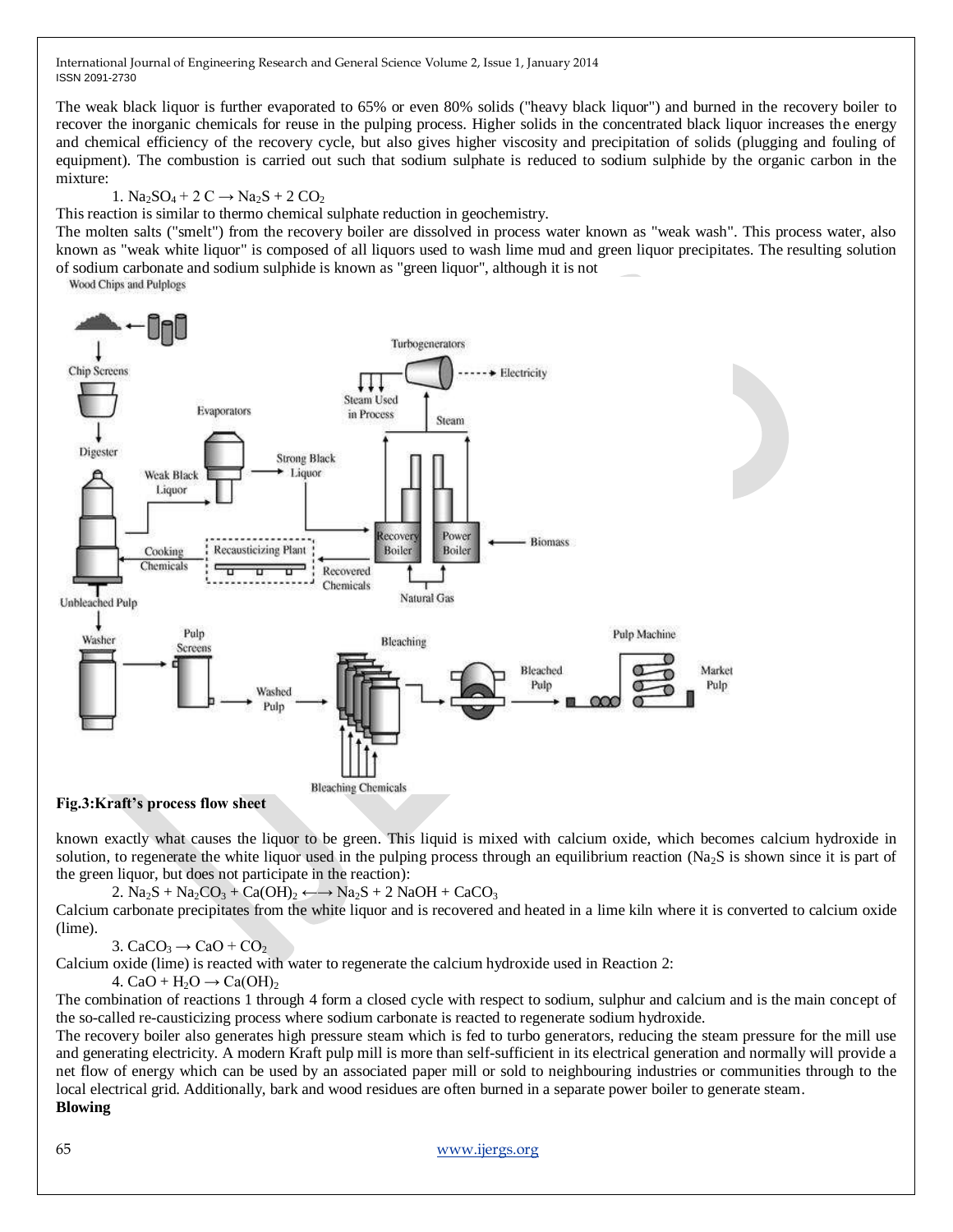The finished cooked wood chips are blown by reducing the pressure t[o atmospheric pressure.](http://en.wikipedia.org/wiki/Atmospheric_pressure) This releases a lot of steam and volatiles. The steam produced can then be used to heat the pulp mill and any excess used in [district heating](http://en.wikipedia.org/wiki/District_heating) schemes or to drive a [steam turbine](http://en.wikipedia.org/wiki/Steam_turbine) to generate electrical power.

#### **Screening**

Screening of the pulp after pulping is a process whereby the pulp is separated from large [Shives,](http://en.wikipedia.org/wiki/Shives_%28papermaking%29) [knots,](http://en.wikipedia.org/wiki/Knots_%28papermaking%29) dirt and other debris. The accept is the pulp. The material separated from the pulp is called reject.

The screening section consists of different types of [sieves](http://en.wikipedia.org/wiki/Sieve) (screens) and centrifugal cleaning. The sieves are normally set up in a multistage cascade operation because considerable amounts of good fibres can go to the reject stream when trying to achieve maximum purity in the accept flow.

The fibre containing shives and knots are separated from the rest of the reject and reprocessed either in a refiner and/or is sent back to the digester. The content of knots is typically 0.5 - 3.0% of the digester output, while the shives content is about 0.1- 1.0%.

## **Washing**

The brown stock from the blowing goes to the washing stages where the used cooking liquors are separated from the cellulose fibers. Normally a pulp mill has 3-5 washing stages in series. Washing stages are also placed after oxygen delignification and between the bleaching stages as well. Pulp washers use counter current flow between the stages such that the pulp moves in the opposite direction to the flow of washing waters. Several processes are involved: [thickening](http://en.wikipedia.org/wiki/Thickening) [/ dilution,](http://en.wikipedia.org/wiki/Concentration) [displacement](http://en.wikipedia.org/wiki/Displacement_%28fluid%29) and [diffusion.](http://en.wikipedia.org/wiki/Diffusion) The dilution factor is the measure of the amount of water used in washing compared with the theoretical amount required to displace the liquor from the thickened pulp. Lower dilution factor reduces energy consumption, while higher dilution factor normally gives cleaner pulp. Thorough washing of the pulp reduces the chemical oxygen demand [\(COD\)](http://en.wikipedia.org/wiki/Chemical_oxygen_demand).

Several types of washing equipment are in use:

- Pressure diffusers
- Atmospheric diffusers
- Vacuum drum washers
- Drum displacers
- Wash presses

#### **Bleaching**

In a modern mill, brown stock (cellulose fibres containing approximately 5% residual lignin) produced by the pulping is first washed to remove some of the dissolved organic material and then further delignified by a variety of [bleaching](http://en.wikipedia.org/wiki/Bleaching_of_wood_pulp) stages.

The pulp produced up to this point is still in brown colour due in the process can be [bleached](http://en.wikipedia.org/wiki/Bleaching_of_wood_pulp) to produce a [white paper](http://en.wikipedia.org/wiki/White_paper) product. The chemicals used to bleach pulp have been a source of environmental concern, and recently the pulp industry has been using alternatives to [chlorine,](http://en.wikipedia.org/wiki/Chlorine) such as [chlorine dioxide,](http://en.wikipedia.org/wiki/Chlorine_dioxide) [oxygen,](http://en.wikipedia.org/wiki/Oxygen) [ozone](http://en.wikipedia.org/wiki/Ozone) and [hydrogen peroxide.](http://en.wikipedia.org/wiki/Hydrogen_peroxide)

In the case of a plant designed to produce pulp to make brown sack paper or linerboard for boxes and packaging, the pulp does not always need to be bleached to a high brightness. Bleaching decreases the mass of pulp produced by about 5%, decreases the strength of the fibres and adds to the cost of manufacture.

## **Pulp bleaching**

#### The dark colour of the pulp is mainly due to residual lignin. This is removed gradually during bleaching.



## **Fig.5: Bleaching of pulp**

## **A. Sulphite process:**

The sulphite process produces [wood pulp](http://en.wikipedia.org/wiki/Wood_pulp) which is almost pure [cellulose](http://en.wikipedia.org/wiki/Cellulose) fibres by using various [salts](http://en.wikipedia.org/wiki/Salt) of sulphurous to extract the [lignin](http://en.wikipedia.org/wiki/Lignin) from wood chips in large pressure vessels called [digesters.](http://en.wikipedia.org/wiki/Digester) The salts used in the pulping process are either [sulfites](http://en.wikipedia.org/wiki/Sulfite)  $(SO<sub>3</sub><sup>2</sup>$ ), or bisulphites (HSO<sub>3</sub><sup>-</sup>), depending on the pH. The counter ion can be Sodium, Calcium, Magnesium or Ammonium. **Pulping liquor preparation**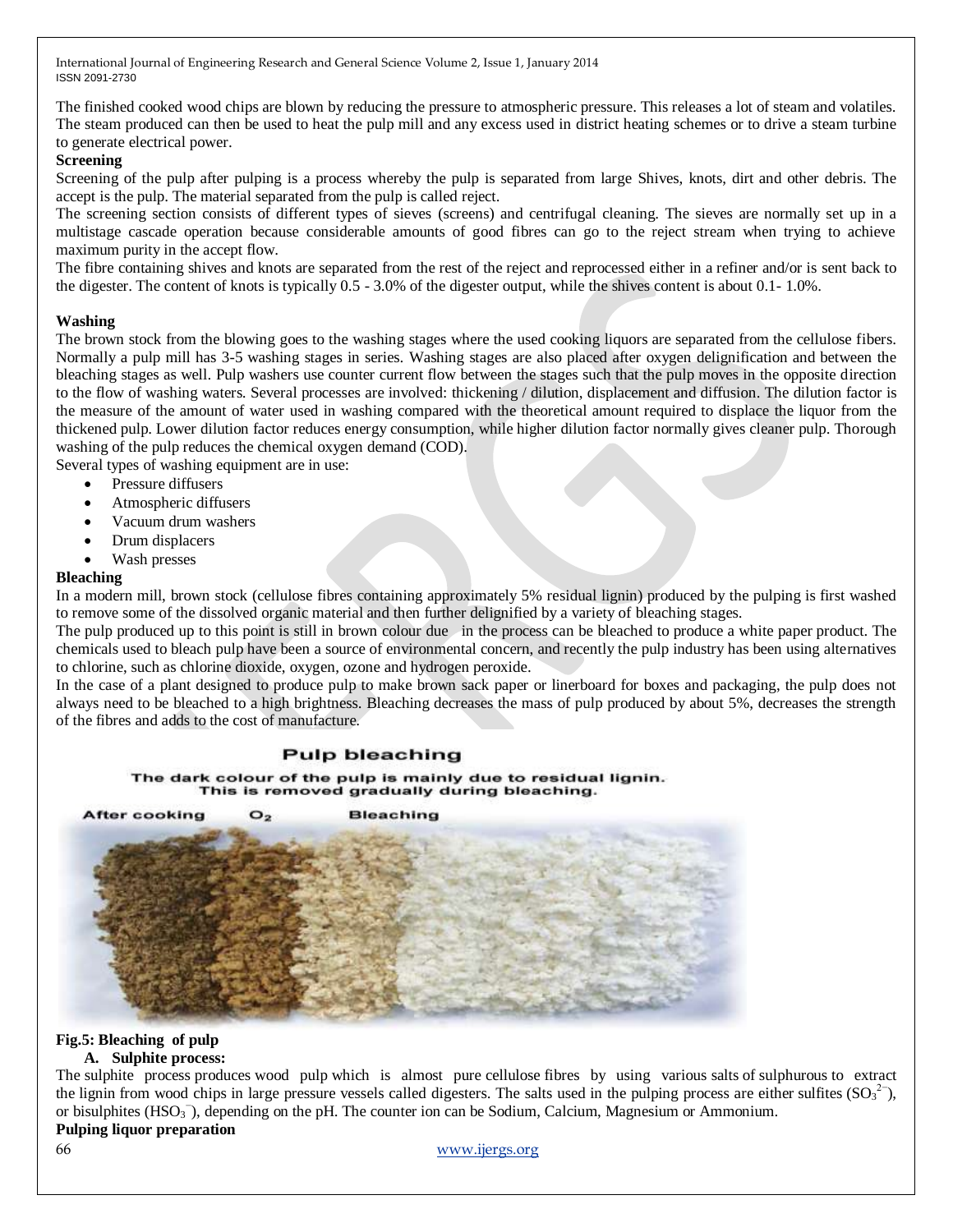The pulping liquor for most sulphite mills is made by burning [sulphur](http://en.wikipedia.org/wiki/Sulfur) with the correct amount of [oxygen](http://en.wikipedia.org/wiki/Oxygen) to give [sulphur dioxide,](http://en.wikipedia.org/wiki/Sulfur_dioxide) which is then absorbed into water to give [sulphurous acid.](http://en.wikipedia.org/wiki/Sulfurous_acid)

 $S + O_2 \rightarrow SO_2$ 

 $SO<sub>2</sub> + H<sub>2</sub>O \rightleftharpoons H<sub>2</sub>SO<sub>3</sub>$ 

Care must be taken to avoid the formation of [sulphur trioxide](http://en.wikipedia.org/wiki/Sulfur_trioxide) since it gives undesired [sulphuric acid](http://en.wikipedia.org/wiki/Sulfuric_acid) when it is dissolved in water.

 $2$  SO<sub>2</sub> + O<sub>2</sub>  $\rightarrow$  2SO<sub>3</sub>

 $SO_3 + H_2O \rightleftharpoons H_2SO_4$ 

Sulphuric acid is undesirable since it promotes hydrolysis of cellulose without contributing to delignification.

The cooking liquor is prepared by adding the counter ions as hydroxides or carbonates. The relative amounts of each species present in the liquid depend largely on the relative amounts of sulphurous used. For mono valent ( $Na^+$ ,  $K^+$  and  $NH^{4+}$ ) hydroxides, MOH:

 $H_2SO_3 + MOH \rightarrow MHSO_3 + H_2O$ 

 $MHSO<sub>3</sub> + MOH \rightarrow M<sub>2</sub>SO<sub>3</sub> + H<sub>2</sub>O$ For divalent  $(Ca^{2+}, Mg^{2+})$  carbonates, MCO<sub>3</sub>:

 $MCO<sub>3</sub> + 2H<sub>2</sub>SO<sub>3</sub> \rightarrow M(HSO<sub>3</sub>)<sub>2</sub> + CO<sub>2</sub> + H<sub>2</sub>O$  $M(HSO<sub>3</sub>)<sub>2</sub> + MCO<sub>3</sub> \rightarrow 2 MSO<sub>3</sub> + CO<sub>2</sub> + H<sub>2</sub>O$ 

## **Pulping process**

Sulphite pulping is carried out between pH 1.5 and 5, depending on the counter ion to sulphite (bisulphite) and the ratio of base to sulphurous acid. The pulp is in contact with the pulping chemicals for 4 to 14 hours and at temperatures ranging from 130 to 160 [°C](http://en.wikipedia.org/wiki/Celsius) (266 to 320 [°F\)](http://en.wikipedia.org/wiki/Fahrenheit), again depending on the chemicals used.

Most of the intermediates involved in delignification in sulphite pulping are [resonance-stabilized](http://en.wikipedia.org/wiki/Resonance_(chemistry)#Examples) [carbocations](http://en.wikipedia.org/wiki/Carbocations) formed either by protonation of carbon-carbon double bonds or acidic cleavage of ether bonds which connect many of the constituents of lignin. It is the latter reaction which is responsible for most lignin degradation in the sulphite process. The [electrophillic](http://en.wikipedia.org/wiki/Electrophilic) carbocations react with bisulphite ions  $(HSO_3^-)$ to give sulphonates.

 $R$ -O-R' + H<sup>+</sup>  $\rightarrow$  R<sup>+</sup> + R'OH

 $R^+$  + HSO<sub>3</sub>  $\rightarrow$  R-SO<sub>3</sub>H

The sulphite process does not degrade [lignin](http://en.wikipedia.org/wiki/Lignin) to the same extent that the [Kraft's process](http://en.wikipedia.org/wiki/Kraft_process) does and the [lignosulfonates](http://en.wikipedia.org/wiki/Lignosulfonate) from the sulphite process are useful [by products.](http://en.wikipedia.org/wiki/Byproduct)

## **Chemical recovery**

The spent cooking liquor from sulphite pulping is usually called brown liquor, but the terms red liquor, thick liquor and sulphite liquor are also used (compared to [black liquor](http://en.wikipedia.org/wiki/Black_liquor) in the [Kraft process\)](http://en.wikipedia.org/wiki/Kraft_process). Pulp washers, using [counter current](http://en.wikipedia.org/wiki/Countercurrent_exchange) flow, remove the spent cooking chemicals and degraded lignin and hemi cellulose. The extracted brown liquor is concentrated, in [multiple effect evaporators.](http://en.wikipedia.org/wiki/Evaporator#Multiple-effect_evaporators) The concentrated brown liquor can be burned in the [recovery boiler](http://en.wikipedia.org/wiki/Recovery_boiler) to generate steam and recover the inorganic chemicals for reuse in the pulping process or it can be neutralized to recover the useful by products of pulping.

The sulphite process can use [calcium,](http://en.wikipedia.org/wiki/Calcium) [ammonium,](http://en.wikipedia.org/wiki/Ammonium) [magnesium](http://en.wikipedia.org/wiki/Magnesium) or [sodium](http://en.wikipedia.org/wiki/Sodium) as a base.

## **Calcium-based**

The earliest process used calcium, obtained as inexpensive [calcium carbonate](http://en.wikipedia.org/wiki/Calcium_carbonate) and there was little incentive to recover the inorganic materials.

## **Ammonia-based**

Ammonia-based processes do not allow recovery of the pulping chemicals since ammonia or ammonium salts are oxidized to [nitrogen](http://en.wikipedia.org/wiki/Nitrogen) and [nitrogen oxides](http://en.wikipedia.org/wiki/Nitrogen_oxides) when burned.

## **Magnesium-based**

The recovery process used in magnesium-based sulphite pulping the "Magnefite" process is well developed. The concentrated brown liquor is burned in a recovery boiler, producing [magnesium oxide](http://en.wikipedia.org/wiki/Magnesium_oxide) and [sulphur dioxide,](http://en.wikipedia.org/wiki/Sulfur_dioxide) both of which are recovered from the flue gases. Magnesium oxide is recovered in a wet [scrubber](http://en.wikipedia.org/wiki/Scrubber) to give [slurry](http://en.wiktionary.org/wiki/slurry#Noun) of [magnesium hydroxide.](http://en.wikipedia.org/wiki/Magnesium_hydroxide)

$$
\text{MgO} + \text{H}_2\text{O} \rightarrow \text{Mg}(\text{OH})_2
$$

from the [flue gases](http://en.wikipedia.org/wiki/Flue_gases) producing a magnesium bisulphite solution that is clarified, filtered and used as the pulping liquor.

 $Mg(OH)_{2} + 2 SO_{2} \rightarrow Mg(HSO_{3})_{2}$ 

## **Sodium-based**

Sodium-based processes use a recovery system similar to that used in the Kraft, except that there is no "lime cycle".

## **Applications**

The sulphite process is [acidic](http://en.wikipedia.org/wiki/Acidic) and one of the drawbacks is that the acidic conditions [hydrolyze](http://en.wikipedia.org/wiki/Hydrolysis) some of the cellulose, which means that sulphite pulp fibres are not as strong as Kraft pulp fibres. The [yield](http://en.wikipedia.org/wiki/Crop_yield) of pulp (based on wood used) is higher than for Kraft pulping and sulphite pulp is easier to [bleach.](http://en.wikipedia.org/wiki/Bleaching_of_wood_pulp)

## **B. Soda puling:**

this pulping process is entirely similar to Kraft's process. The only difference exists is the cooking chemicals used. In soda pulping process only NaOH or combination of NaOH and Na2CO3 are used. The quality of pulp obtained in soda pulping is low and used for manufacturing low grade paper.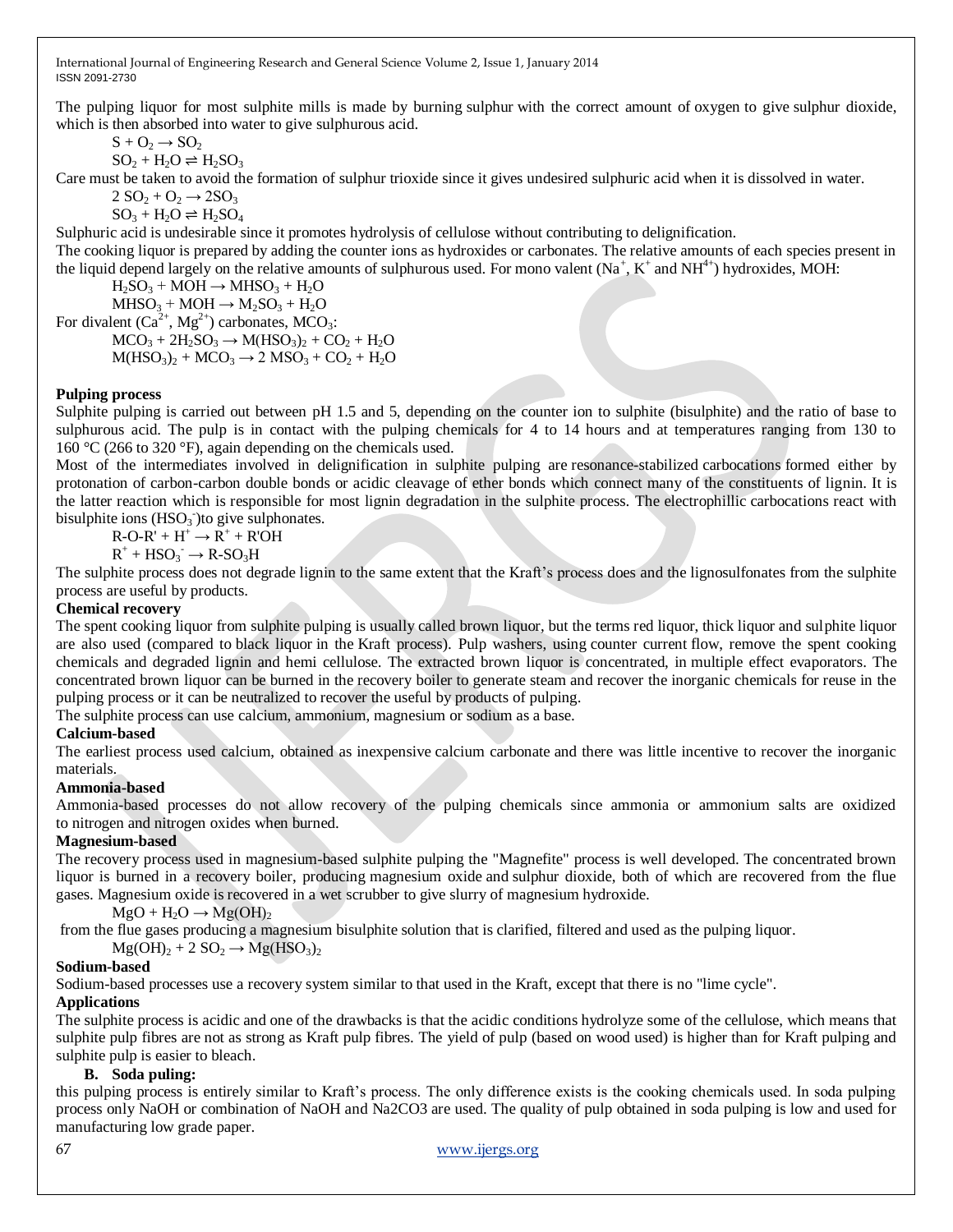The amount of bleaching agent required is large as the lignin content is not effectively removed.

## **4.Chemo thermo mechanical pulping:**

Wood chips can be pre-treated with [sodium carbonate,](http://en.wikipedia.org/wiki/Sodium_carbonate) [sodium hydroxide,](http://en.wikipedia.org/wiki/Sodium_hydroxide) [sodium sulphite](http://en.wikipedia.org/wiki/Sodium_sulfite) and other chemicals prior to refining with equipment similar to a mechanical mill. The conditions of the chemical treatment are much less vigorous (lower temperature, shorter time, less extreme [pH\)](http://en.wikipedia.org/wiki/PH) than in a chemical pulping process since the goal is to make the fibres easier to refine, not to remove lignin as in a fully chemical process. Pulps made using these hybrid processes are known as chemo thermo mechanical pulps (CTMP).

## **5.Recycled pulp:**

Recycled pulp is also called deinked pulp (DIP). DIP is [recycled paper](http://en.wikipedia.org/wiki/Paper_recycling) which has been processed by chemicals, thus removing [printing inks](http://en.wikipedia.org/wiki/Printing_ink) and other unwanted elements and freed the paper fibres. The process is called [deinking.](http://en.wikipedia.org/wiki/Deinking)

DIP is used as raw material in [papermaking.](http://en.wikipedia.org/wiki/Papermaking) Many [newsprint,](http://en.wikipedia.org/wiki/Newsprint) [toilet paper](http://en.wikipedia.org/wiki/Toilet_paper) and [facial tissue](http://en.wikipedia.org/wiki/Facial_tissue) grades commonly contain 100% deinked pulp and in many other grades, such as lightweight coated for offset and printing and writing papers for office and home use, DIP makes up a substantial proportion of the furnish.

## **6.Organosolv pulping:**

Organosolv pulping uses organic solvents at temperatures above 140 °C to break down lignin and hemi cellulose into soluble fragments. The pulping liquor is easily recovered by distillation.

## **Market pulp:**

It is any variety of pulp that is produced in one location, dried and shipped to another location for further processing. Important quality parameters for pulp not directly related to the fibres are [brightness,](http://en.wikipedia.org/wiki/Brightness) dirt levels, viscosity and ash content.

## **1. Air dry pulp**

Air dry pulp is the most common form to sell pulp. This is pulp dried to about 10% moisture content. It is normally delivered as sheeted bales of 250 kg. The reason to leave 10% moisture in the pulp is that this minimizes the fibre to fibre bonding and makes it easier to disperse the pulp in water for further processing to [paper.](http://en.wikipedia.org/wiki/Paper)<sup>[\[22\]](http://en.wikipedia.org/wiki/Pulp_(paper)#cite_note-marketpulp-22)</sup>

## **2. Roll pulp**

Roll pulp or reel pulp is the most common delivery form of pulp to non traditional pulp markets. [Fluff pulp](http://en.wikipedia.org/wiki/Fluff_pulp) is normally shipped on rolls (reels). This pulp is dried to 5 - 6% moisture content.

## **3. Flash dried pulp**

Some pulps are flash dried. This is done by pressing the pulp to about 50% moisture content and then let it fall through [silos](http://en.wikipedia.org/wiki/Silo) that are 15–17 m high. Gas fired hot air is the normal heat source. The temperature is well above the [char point](http://en.wikipedia.org/wiki/Charring) of [cellulose,](http://en.wikipedia.org/wiki/Cellulose) but large amount of moisture in the [fibre wall](http://en.wikipedia.org/wiki/Cell_wall) and [lumen](http://en.wikipedia.org/wiki/Lumen_(anatomy)) prevents the fibres from being incinerated. It is often not dried down to 10% moisture (air dry). The bales are not as densely packed as air dry pulp.

## **Paper production:**

In some industries paper production continues after the pulp production rather than storing it as market pulp and exporting it. In such industries the presence of fourdrinier machine is common for production of paper. It is simply a machine that consists of series if rollers which work on the principles of pressure and heat.



#### Wet End Wet Press Section **Fig.6: fourdrinier machine MATERIALS AND CHEMICALS**

**Why Banana Plant?**

68 [www.ijergs.org](http://www.ijergs.org/) Banana is one of the rhizomatous plants and currently grown in 129 countries around the world. It is the fourth most important global food crop. Different parts of banana trees serve different needs, including fruits as food sources, leaves as food wrapping,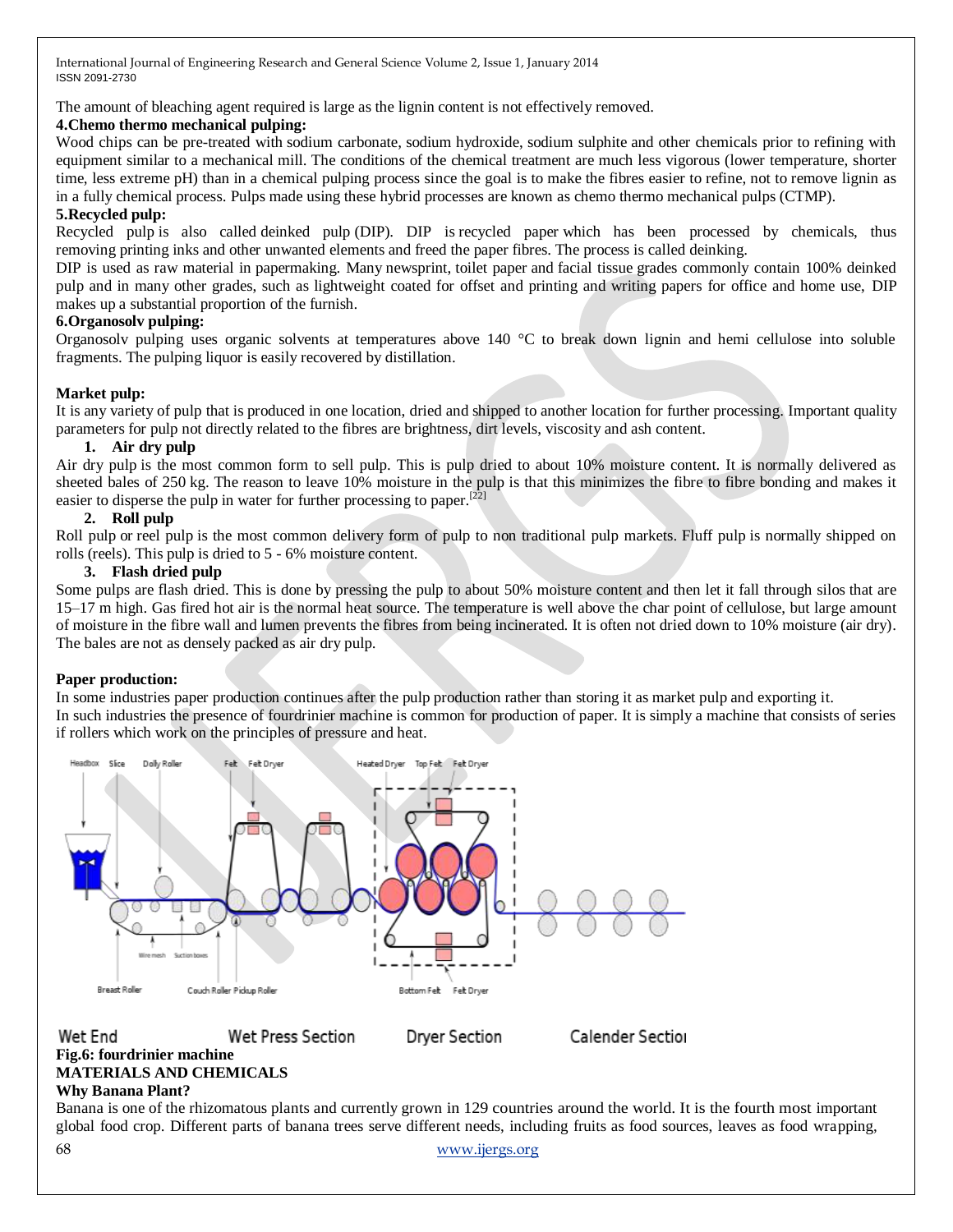and stems for fibre and paper pulp.

Banana is an important fruit crop which belongs to the genus Musa. It grows wild and also cultivated on a large scale as a field crop as well as a backyard crop in households. In India, banana is cultivated in about 1,86,000 hectare of land. The plant shows luxuriant growth in rich well-drained soil with ample moisture and decaying organic matter. It can also flourish on light sandy or gravelly soil as well as on stiff but well drain clay, if the soil is fertile and facilities for irrigation are available.



**Fig.6: Banana pseudo stem**

The pseudo stem portion of the plant contains fibre suitable for making ropes and twines. Extraction of certain species of banana fibre and its industrial application has also been reported. The fibre is located primarily adjacent to the outer surface of the leaf sheath. Well cleaned and brushed decorticated whole leaf sheath yield 80-85% long (4-6 mm), slender (mean width 17-21  $\mu$ m) fibres.

Greaseproof paper is a type of non-absorbent paper that is impermeable to oil or grease and can be used for various purposes in the kitchen like layering fragile foods, wrapping food for storage and for lining cake tins. It is suitable for use in fridges, freezers and microwave ovens. It can be used to line baking trays, to wrap foods for packed lunches and to wrap fatty foods such as butter, cheese, smoked fish, cold meats meats and salami. Use of greaseproof paper to make jam pot covers and lids for separating food into individual portions for freezing is also reported. Grease proof paper is made from wood pulps which are highly hydrated so that the resulting paper is resistant to oil and grease. The timber resources used to make wood pulp are reffered to as pulp wood. Wood pulp generally comes from softwood trees such as spruce, pine, fir, larch, and hemlock, and also some hardwoods such as eucalyptus and birch.



**Fig.7: Banana fibre**

In recent years, with the growing shortage of wood from the forest, the search for alternative fibre producing plant material has been initiated in many countries of the world. The generation of fast growing high biomass yielding plant is thought to be one of the solutions to meet the shortage of cellulosic material. However, certain agricultural plants producing higher biomass are found to be suitable substitute for certain fibre based industries. Among them banana plant may serve partly as an alternative resource in fibre based industries.

The banana fibres possess good physical strength properties. The higher pentosan content together with gums and mucilage in the sheath of certain species of banana plant may be a suitable source for producing grease proof paper. Although, reports are available on utilization of banana fibre for textile, pulp and paper making, but no reports are available development of greaseproof paper using banana sheath fibre. Considering the higher pentosan, gums and mucilage contents in the sheath of Musa paradisica plant, a detailed investigation was undertaken to study the possibility of making greaseproof paper from this plant and the results obtained from this investigation are presented in this communication.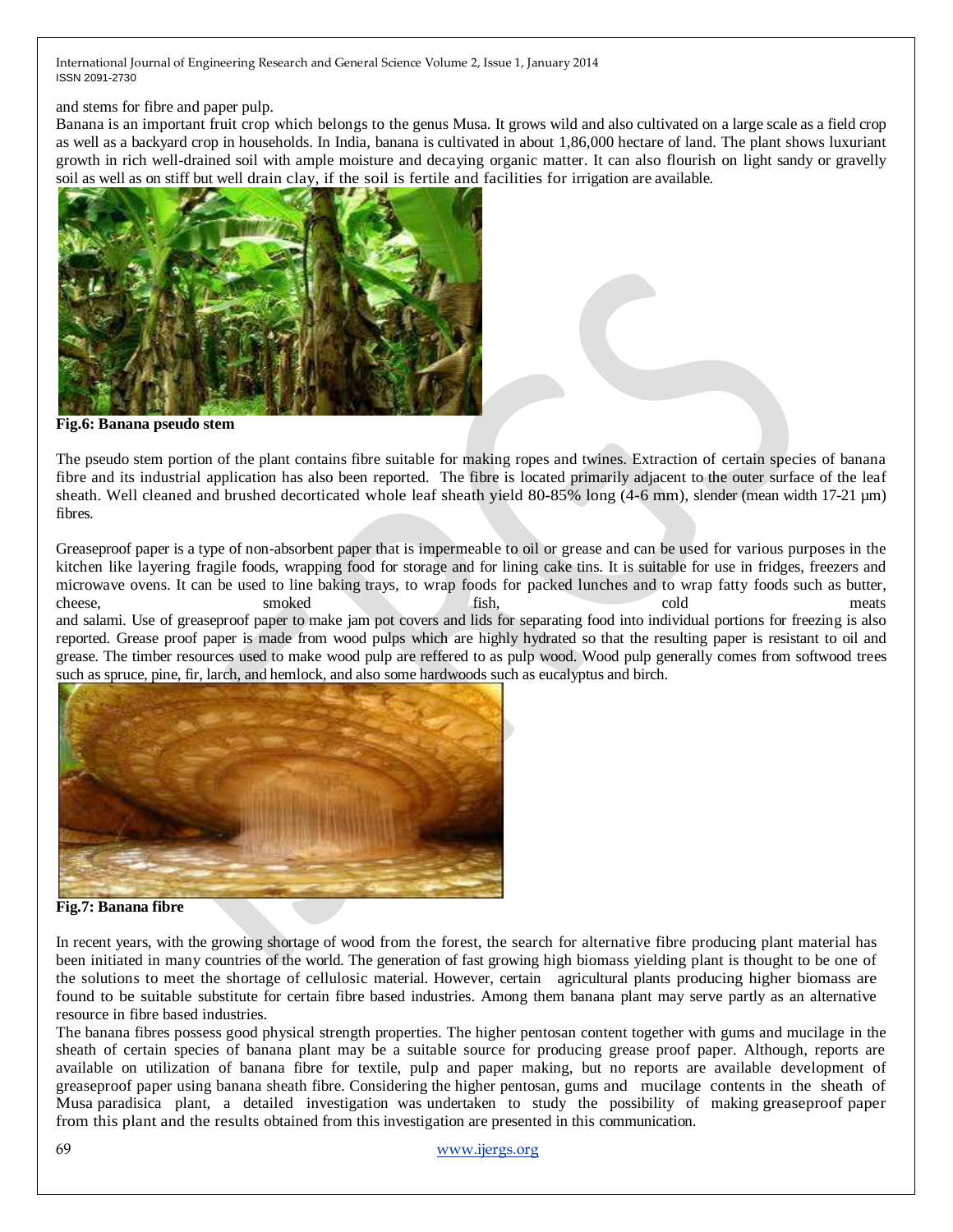#### **Table 2: Banana fibre properties**

| Fibre properties |                |
|------------------|----------------|
| Tenacity         | 29.98 g/denier |
| Fineness         | 17.15 denier   |
| Moisture regain  | 13.0%          |
| Elongation       | 6.54           |
| Total cellulose  | 81.80%         |
| Alpha cellulose  | 61.50%         |
| Residual gum     | 41.90%         |
| Lignin           | 15.00%         |

## **CHEMICALS**

## **Sodium hydroxide**

Sodium hydroxide, also known as lye or caustic soda, has the molecular formula NaOH and is highly caustic metallic base. It is a white solid available in pellets, flakes, granules, and as a 50% [saturated solution.](http://en.wikipedia.org/wiki/Saturated_solution)

Sodium hydroxide is soluble in water, ethanol and methanol. This alkali is deliquescent and readily absorbs moisture and carbon dioxide in air.

Sodium hydroxide is used in many industries, mostly as a strong [chemical](http://en.wikipedia.org/wiki/Chemical_compound) [base](http://en.wikipedia.org/wiki/PH) in the manufacture of [pulp](http://en.wikipedia.org/wiki/Wood_pulp) and [paper,](http://en.wikipedia.org/wiki/Paper) [textiles,](http://en.wikipedia.org/wiki/Textile) [drinking water,](http://en.wikipedia.org/wiki/Drinking_water) [soap sa](http://en.wikipedia.org/wiki/Soap)nd [detergents](http://en.wikipedia.org/wiki/Detergent) and as a [drain cleaner.](http://en.wikipedia.org/wiki/Drain_cleaner) Worldwide production in 2004 was approximately 60 million [tonnes,](http://en.wikipedia.org/wiki/Tonne) while demand was 51 million tonnes. Although molten sodium hydroxide possesses properties similar to those of the other forms, its high temperature comparatively limits its applications.

#### **Physical properties**

| Molar mass    | 39.997 g/mol                 |
|---------------|------------------------------|
| Appearance    | White, waxy, opaque crystals |
| Odour         | <b>Odourless</b>             |
| Density       | 2.13g/cc                     |
| Melting point | 591 K                        |
| boiling point | 1661 K                       |

## **Chemical properties**

Sodium hydroxide reacts with protic acids to produce water and the corresponding salts. For example, when sodium hydroxide reacts wit[h hydrochloric acid,](http://en.wikipedia.org/wiki/Hydrochloric_acid) [sodium chloride](http://en.wikipedia.org/wiki/Sodium_chloride) is formed:

## $NaOH(aq) + HCl(aq) \rightarrow NaCl(aq) + H<sub>2</sub>O(l)$  $NaOH(aq) + HCl(aq) \rightarrow NaCl(aq) + H<sub>2</sub>O(l)$  $NaOH(aq) + HCl(aq) \rightarrow NaCl(aq) + H<sub>2</sub>O(l)$  $NaOH(aq) + HCl(aq) \rightarrow NaCl(aq) + H<sub>2</sub>O(l)$  $NaOH(aq) + HCl(aq) \rightarrow NaCl(aq) + H<sub>2</sub>O(l)$  $NaOH(aq) + HCl(aq) \rightarrow NaCl(aq) + H<sub>2</sub>O(l)$  $NaOH(aq) + HCl(aq) \rightarrow NaCl(aq) + H<sub>2</sub>O(l)$  $NaOH(aq) + HCl(aq) \rightarrow NaCl(aq) + H<sub>2</sub>O(l)$  $NaOH(aq) + HCl(aq) \rightarrow NaCl(aq) + H<sub>2</sub>O(l)$

Sodium hydroxide also reacts with [acidic oxides,](http://en.wikipedia.org/wiki/Acid_anhydride) such as [sulphur dioxide.](http://en.wikipedia.org/wiki/Sulfur_dioxide) Such reactions are often used to ["scrub"](http://en.wikipedia.org/wiki/Scrubber) harmful acidic gases (like  $SO_2$  and  $H_2S$ ) produced in the burning of coal and thus prevent their release into the atmosphere. For example,

 $2NaOH + CO<sub>2</sub> \rightarrow Na<sub>2</sub>CO<sub>3</sub> + H<sub>2</sub>O$  $2NaOH + CO<sub>2</sub> \rightarrow Na<sub>2</sub>CO<sub>3</sub> + H<sub>2</sub>O$  $2NaOH + CO<sub>2</sub> \rightarrow Na<sub>2</sub>CO<sub>3</sub> + H<sub>2</sub>O$ 

## **Production:**

Sodium hydroxide is industrially produced as a 50% solution by variations of the electrolytic [chloralkali process.](http://en.wikipedia.org/wiki/Chloralkali_process) [Chlorine gas](http://en.wikipedia.org/wiki/Chlorine_gas) is also produced in this process. Solid sodium hydroxide is obtained from this solution by the evaporation of water. Solid sodium hydroxide is most commonly sold as flakes, [prills,](http://en.wikipedia.org/wiki/Prill) and cast blocks.

#### **Uses:**

Sodium hydroxide is the principal strong [base](http://en.wikipedia.org/wiki/Base_(chemistry)) used in the chemical industry. In bulk it is most often handled as an [aqueous](http://en.wikipedia.org/wiki/Aqueous) [solution,](http://en.wikipedia.org/wiki/Solution) since solutions are cheaper and easier to handle. Sodium hydroxide, a strong base, is responsible for most of these applications. Another strong base such as [potassium hydroxide](http://en.wikipedia.org/wiki/Potassium_hydroxide) is likely to yield positive results as well.

Overall 56% of sodium hydroxide produced is used by the chemical industry, with 25% of the same total used by the paper industry. Sodium hydroxide is also used for the manufacture of sodium salts and detergents, for pH regulation, and for organic synthesis. It is used in the [Bayer process](http://en.wikipedia.org/wiki/Bayer_process) of [aluminium](http://en.wikipedia.org/wiki/Aluminium) production.

Sodium hydroxide is used in many scenarios where it is desirable to increase the alkalinity of a mixture, or to neutralize acids.

## **Sodium carbonate**

Sodium carbonate, Na<sub>2</sub>CO<sub>3</sub> is a [sodium](http://en.wikipedia.org/wiki/Sodium) [salt](http://en.wikipedia.org/wiki/Salt_(chemistry)) of [carbonic acid.](http://en.wikipedia.org/wiki/Carbonic_acid) It most commonly occurs as a [crystalline](http://en.wikipedia.org/wiki/Crystal) [heptahydrate,](http://en.wikipedia.org/wiki/Heptahydrate) which readily [effloresces](http://en.wikipedia.org/wiki/Efflorescence) to form a white powder, the monohydrate. Sodium carbonate is domestically well known for its everyday use as a [water softener.](http://en.wikipedia.org/wiki/Water_softener) It can be extracted from the ashes of many plants. It is synthetically produced in large quantities from salt (sodium [chloride\)](http://en.wikipedia.org/wiki/Sodium_chloride) and [limestone](http://en.wikipedia.org/wiki/Limestone) in a process known as the [Solvay process.](http://en.wikipedia.org/wiki/Solvay_process)

## **Physical properties:**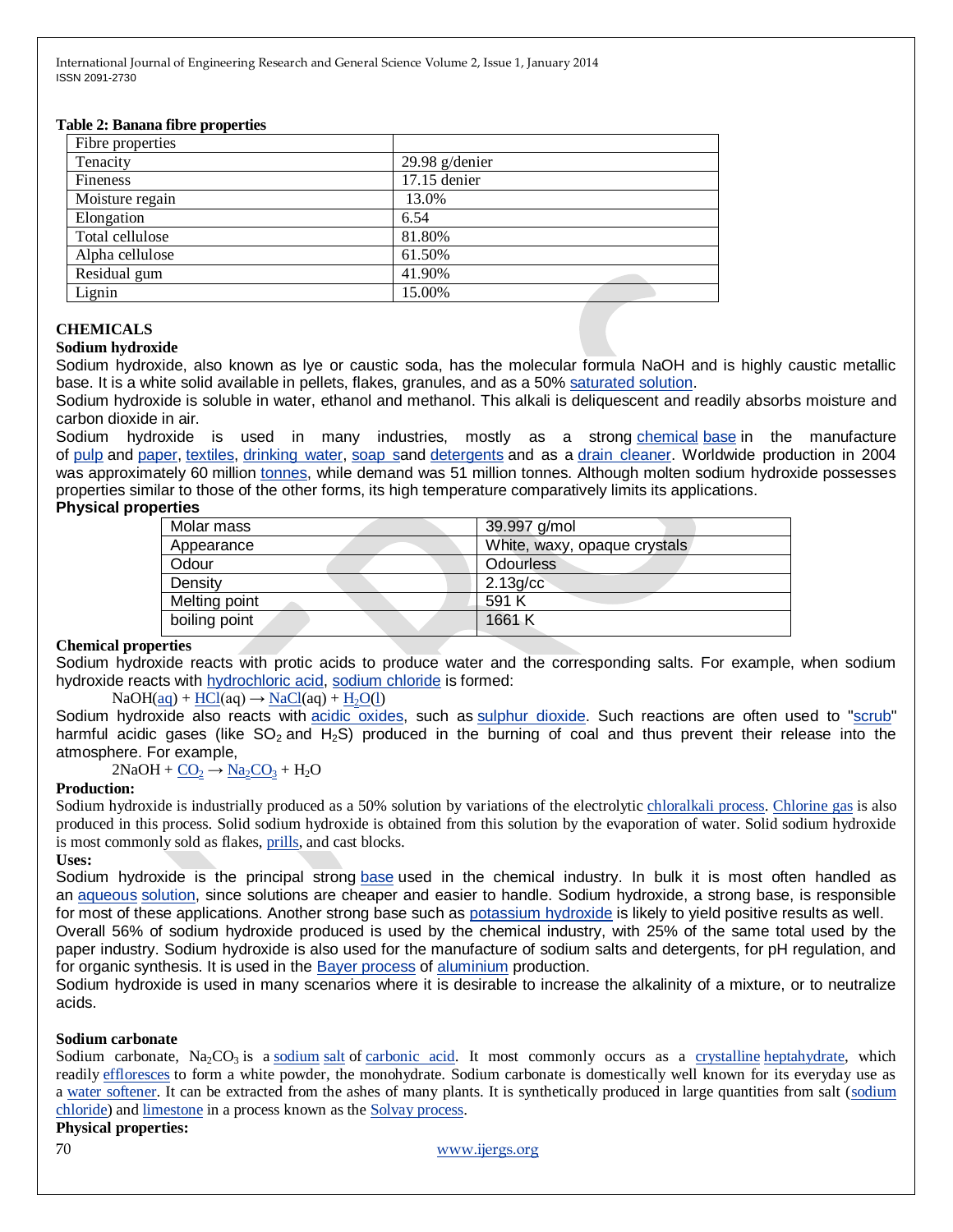| Molar mass    | 105.9885 $g/mol$  |
|---------------|-------------------|
| Appearance    | White solid       |
| Odour         | Odourless         |
| Density       | $2.54$ g/cc       |
| Melting point | $851 \text{ °C}$  |
| Boiling point | $1633 \text{ °C}$ |

**Uses:**

The manufacture of [glass](http://en.wikipedia.org/wiki/Glass) is one of the most important uses of sodium carbonate. Sodium carbonate acts as a [flux](http://en.wikipedia.org/wiki/Flux_(metallurgy)) for [silica,](http://en.wikipedia.org/wiki/Silica) lowering the melting point of the mixture to something achievable without special materials. This "soda glass" is mildly water soluble, so some [calcium carbonate](http://en.wikipedia.org/wiki/Calcium_carbonate) is added to the pre-melt mixture to make the glass produced insoluble. This type of glass is known as [soda lime glass:](http://en.wikipedia.org/wiki/Soda_lime_glass) "soda" for the sodium carbonate and "lime" for the calcium carbonate. Soda lime glass has been the most common form of glass for centuries.

Sodium carbonate is also used as a relatively strong [base](http://en.wikipedia.org/wiki/Base_(chemistry)) in various settings. For example, sodium carbonate is used as a pH regulator to maintain stable alkaline conditions necessary for the action of the majority of photographic [film](http://en.wikipedia.org/wiki/Developer_(photography))  [developing](http://en.wikipedia.org/wiki/Developer_(photography)) agents.

It is a common additive in municipal pools used to neutralize the acidic effects of [chlorine](http://en.wikipedia.org/wiki/Chlorine) and raise pH.

In cooking, it is sometimes used in place of [sodium hydroxide](http://en.wikipedia.org/wiki/Sodium_hydroxide) for [lyeing,](http://en.wikipedia.org/wiki/Lye) especially with [German pretzels](http://en.wikipedia.org/wiki/German_cuisine) and lye rolls. These dishes are treated with a solution of an alkaline substance to change the pH of the surface of the food and improve browning.

In [taxidermy,](http://en.wikipedia.org/wiki/Taxidermy) sodium carbonate added to boiling water will remove flesh from the skull or bones of trophies to create the "European skull mount" or for educational display in biological and historical studies.

In chemistry, it is often used as an [electrolyte.](http://en.wikipedia.org/wiki/Electrolyte) This is because electrolytes are usually salt-based, and sodium carbonate acts as a very good conductor in the process of electrolysis. In addition, unlike chloride ions, which form chlorine gas, carbonate ions are not corrosive to the anodes. It is also used as a primary standard for acid-base [titrations](http://en.wikipedia.org/wiki/Titration) because it is solid and air-stable, making it easy to weigh accurately.

## *Domestic use:*

In domestic use, it is used as a water softener in laundering. It competes with the magnesium and calcium ions in hard water and prevents them from bonding with the detergent being used. Sodium carbonate can be used to remove grease, oil and wine stains. It is sold as washing soda, soda crystals, or sal soda. Sodium carbonate is also used as a [descaling](http://en.wikipedia.org/wiki/Descaling) agent in boilers such as those found in coffee pots and [espresso machine.](http://en.wikipedia.org/wiki/Espresso_machine)

## S**odium sulphide**

Sodium sulphide is the [chemical compound](http://en.wikipedia.org/wiki/Chemical_compound) with the [formula](http://en.wikipedia.org/wiki/Chemical_formula)  $N_{a2}S$ , or more commonly its [hydrate](http://en.wikipedia.org/wiki/Hydrate)  $N_{a2}S \cdot 9H_2O$ . Both are colourless water-soluble salts that give strongly [alkaline](http://en.wikipedia.org/wiki/Base_(chemistry)) solutions. When exposed to moist air, Na<sub>2</sub>S and its hydrates emit [hydrogen sulphide,](http://en.wikipedia.org/wiki/Hydrogen_sulfide) which smells like rotten eggs. Some commercial samples are specified as  $Na<sub>2</sub>S<sub>2</sub> xH<sub>2</sub>O$ , where a weight percentage of  $Na<sub>2</sub>S$  is specified. Commonly available grades have around  $60\%$  Na<sub>2</sub>S by weight, which means that *x* is around 3. Such technical grades of sodium sulphide have a yellow appearance owing to the presence of [polysulphides.](http://en.wikipedia.org/wiki/Polysulfide) These grades of sodium sulphide are marketed as 'sodium sulphide flakes'. Although the solid is yellow, solutions of it are colourless.

## **Production:**

Industrially Na<sub>2</sub>S is produced by reduction of  $Na_2SO_4$  $Na_2SO_4$  $Na_2SO_4$  with carbon, in the form of coal:<sup>[\[3\]](http://en.wikipedia.org/wiki/Sodium_sulphide#cite_note-3)</sup>

## $Na<sub>2</sub>SO<sub>4</sub> + 4 C \rightarrow Na<sub>2</sub>S + 4 CO$

In the laboratory, the anhydrous salt can be prepared by reduction of sulphur with sodium in anhydrous ammonia. Alternatively, sulphur can be reduced by sodium in dry [THF](http://en.wikipedia.org/wiki/Tetrahydrofuran) with a catalytic amount of [naphthalene:](http://en.wikipedia.org/wiki/Naphthalene)

 $2 Na + S \rightarrow Na<sub>2</sub>S$ 

## **Reactions:**

The dissolution process can be described as follows:

 $\text{Na}_2\text{S} + \text{H}_2\text{O} \rightarrow 2\text{Na}^+ + \text{HS}^- + \text{OH}^-$ 

Sodium sulphide can oxidize when heated to [sodium carbonate](http://en.wikipedia.org/wiki/Sodium_carbonate) and [sulphur dioxide:](http://en.wikipedia.org/wiki/Sulfur_dioxide)

 $2 \text{ Na}_2\text{S} + 3 \text{ O}_2 + 2 \text{ CO}_2 \rightarrow 2 \text{ Na}_2\text{CO}_3 + 2 \text{ SO}_2$ 

Upon treatment with sulphur, polysulphides are formed:

## $2Na_2S + S_8 \rightarrow 2 Na_2S_5$

## **Uses:**

It is primarily used in [pulp and paper industry](http://en.wikipedia.org/wiki/Pulp_and_paper_industry) in the [Kraft process](http://en.wikipedia.org/wiki/Kraft_process) . It is used in water treatment as an oxygen scavenger agent and also as a metals precipitant, in the photographic industry to protect developer solutions from oxidation, in textile industry as a bleaching, as a de-sulphurising and as a dechlorinating agent and in leather trade for the sulphitization of tanning extracts. It is used in chemical manufacturing as a sulphonation and sulphomethylation agent. It is used in the production of rubber chemicals, sulphur dyes and other chemical compounds. It is used in other applications including ore flotation, oil recovery, food preservative, making dyes, and detergent.

Sodium sulphide is an active ingredient in some over-the-counter ingrown toenail relief products.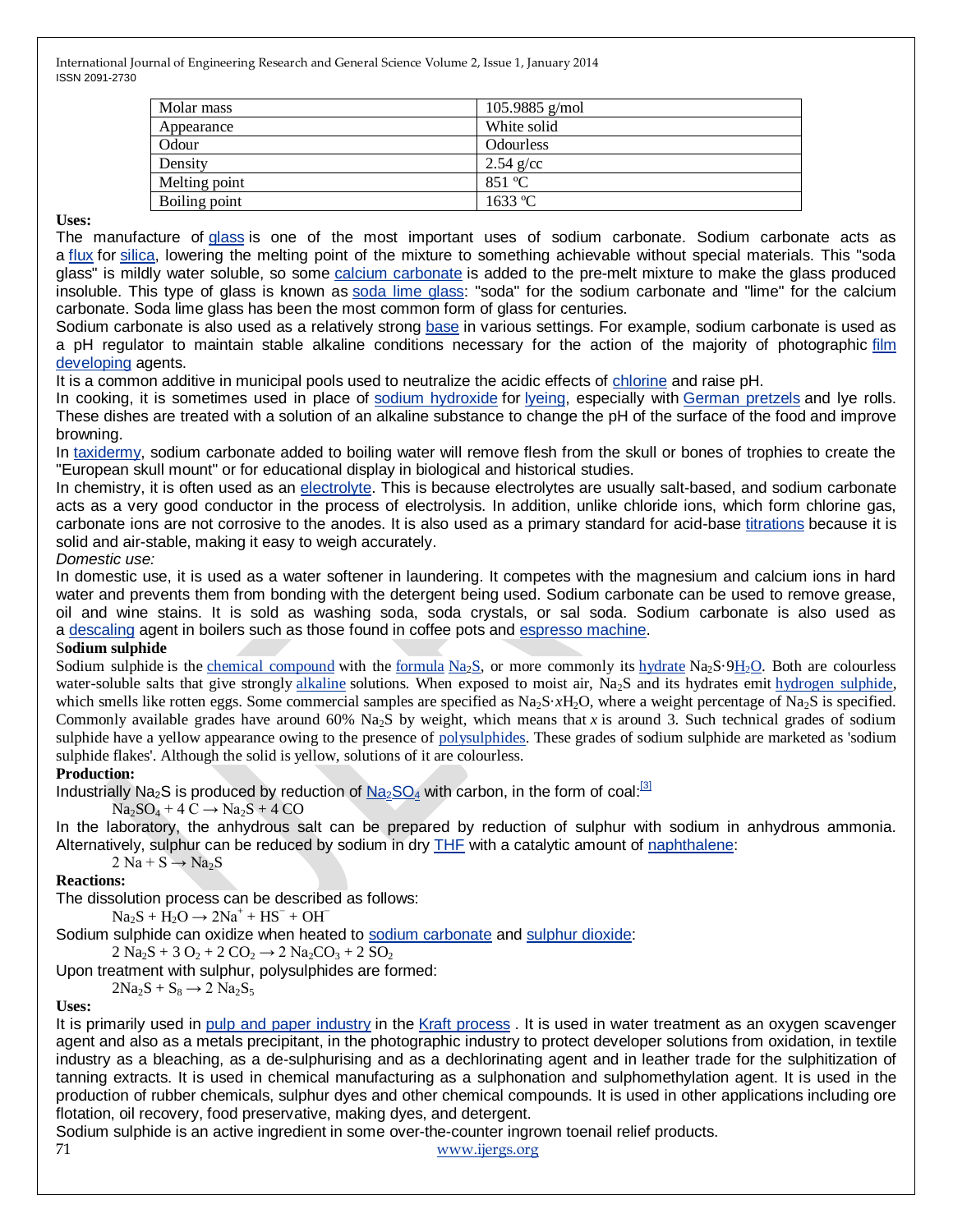## **EXPERIMENTAL PROCEDURE FOR LAB SCALE PRODUCTION OF PULP**

#### **Preparation of raw material:**

- 1. Initially Banana Pseudo stem is taken and washed several times with water to remove dust and soil particles present on it.
- 2. Later it is cut into 10 cm long pieces.



#### **fig.8: banana stem**

3. They are crushed in a sugar cane crusher to remove water content and later dried at 80ºC for about 30 minutes to further reduce the water content.



**Fig.9: crushed and dried banana stem pieces**

## **KRAFT PULPING:**

## **Preparation of cooking liquor**

For cooking liquor to be prepared chemicals must be taken in right proportions so that effective cooking would happen. Kraft pulping consists of following chemicals-NaOH, Na2SO4, Na2CO3. These three chemicals must combine to give total of 12.5% by weight solution.

In this 12.5% of solution, according to Kraft's pulping solids analysis says-

-58.6% is NaOH,

-27.1% is Na2SO4, and

## -14.3% is Na2CO3

If we take basis as 1000 ml solution of cooking liquor, then 12.5% by weight gives 125gr which is the total weight of all three chemicals required. Compositions of solids are given by wt%. If we calculate the individual weight of chemicals required, they would give the following.

NaOH weight=.586\*125=73.25gr.

Na2SO4 weight=.271\*125=33.875gr.

Na2CO3 weight=.143\*125=17.875gr.

## **4.2.2. Digesting**

Once the cooking liquor is prepared 400ml of it is taken separately in a 100ml beaker to which 5 grams of raw material (dried banana stem) is added and the level is marked. The reason for marking the level is described below.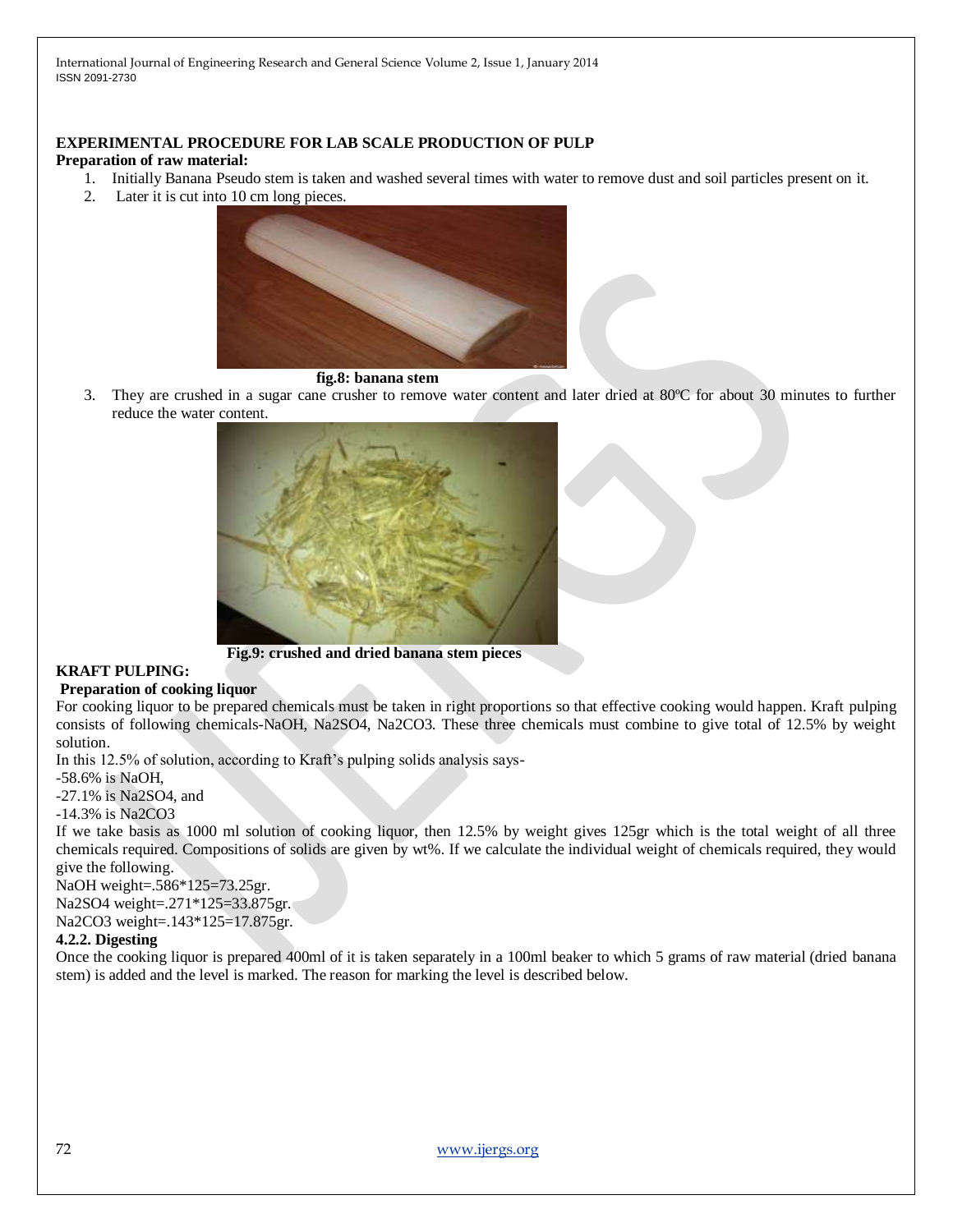

## **Fig.10: cooking liquor and raw material**

Industrially, steam is used for heating purpose. There are two reasons for selecting steam as heating source:

- 1. Firstly, it would serve as the heating medium for the digester.
- 2. Secondly, once the steam exchanges heat with the cooking liquor and the raw material the water present in the cooking liquor evaporates due to increase in temperature difference. Then the initial concentration of the cooking liquor is not maintained which would result in weak cooking. So, if steam is used, it condenses into the cooking liquor after exchanging heat, there by maintaining the concentration of the cooking liquor.

Here, we do not use steam as heating source. If heat is continuously supplied the water present in the cooking liquor evaporates there by initial concentration of the cooking liquor is varied. To bring back the concentration to initial we add water up to the marked level in the beaker. This is taken care of throughout the process of digesting.

The heat is supplied by means of hot plate for about 4hr 30min at a temperature of 90ºC. At the same time stirring is done continuously throughout the process.



## **Fig.11: brown stock and black liquor**

In the process of digestion the strong basic cooking liquor and the action of heat combine and help breaking the bonds in lignin molecules. The broken lignin molecules dissolve in cooking liquor there by turning it into dark brown color called as Black liquor and cellulose remaining unaltered is present in the cooking medium as brown stock along with the traces of lignin.

## **SODA PULPING:**

## **Preparation of cooking liquor**

In this process, 20% by weight solution of NaOH is required as cooking liquor.

If we take 1000ml as basis 20% by weight gives 200gr of NaOH. These 200 grams of NaOH is dissolved in water and makeup to 1000ml to give required concentration of cooking liquor.

## **Digesting**

Once the cooking liquor is prepared, 5 grams of raw material (dried Banana stem) is taken in 400ml of cooking liquor in 1000ml beaker and the level is marked.

The reason for the marking the level is already described above in Kraft's process. The same reason applies here too. And water must be added continuously to maintain the initial concentration of the cooking liquor and this process must be repeated entire boiling time.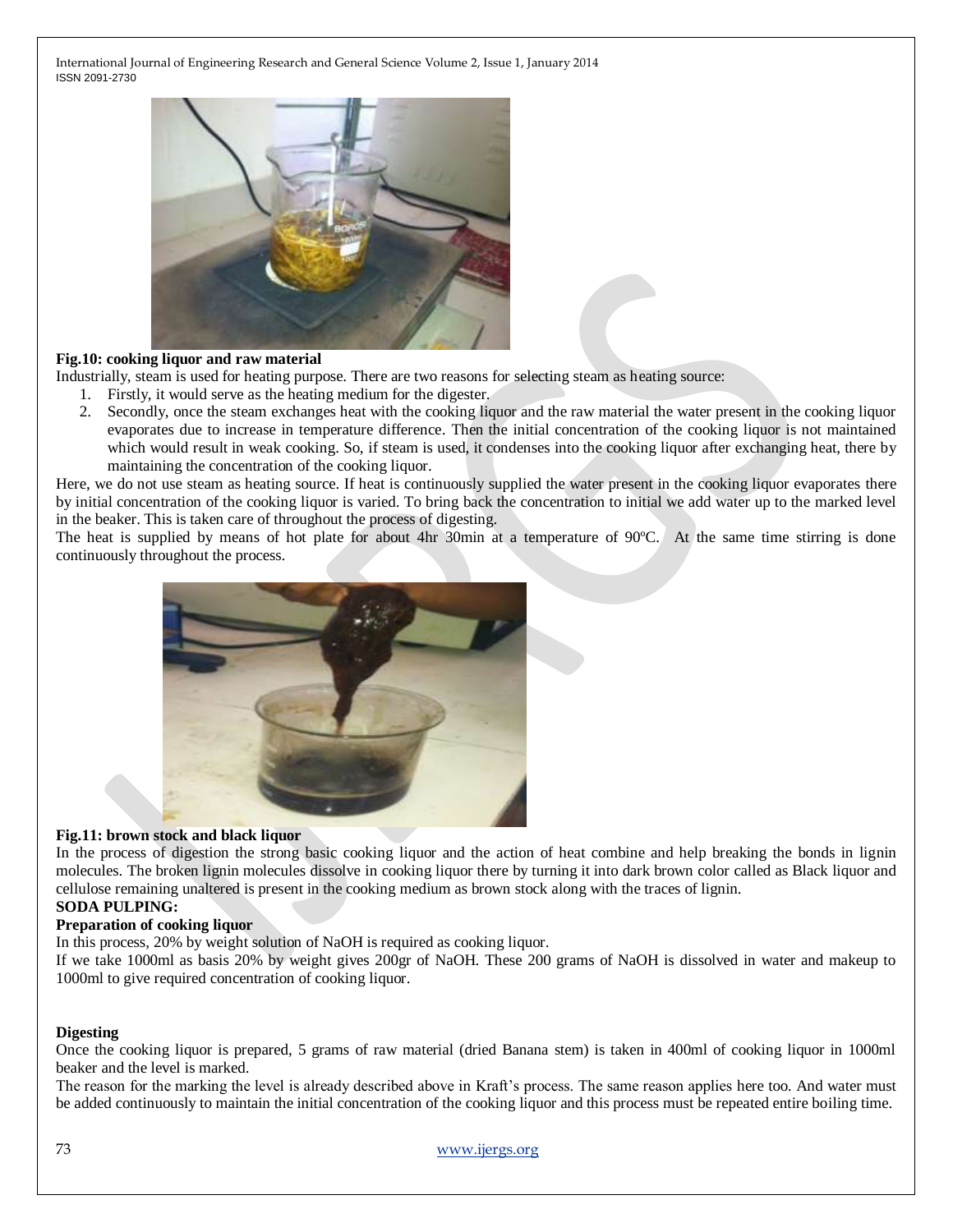

#### **Fig.12: cooking**

Next, It is heated to about 90°C (boiling) for 4hr 30min with continuous stirring. But the heat is not enough as the cooking liquor is weak basic compared to Kraft process. So, it is heated for one more hour to increase the effectiveness of heat and cooking liquor in breaking the lignin molecules and dissolving in the cooking liquor.

## **Filtration and washing of pulp:**

After digesting, brown stock and black liquor are formed.

Brown stock contains pulp (cellulose and hemi-cellulose) and small amounts of lignin (reason for brown color).



#### **Fig.13: brown stock and black liquor**

And the black liquor contains the dissolved lignin and cooking chemicals that are unconverted and can be recovered.

The mixture filtered using cloth to obtain black liquor as waste that contains cooking chemicals that can be recovered. One time filtration doesn't remove the lignin traces completely. So, once the filtration is done it is again washed with water to let lignin and chemicals associated with the brown stock to dissolve in it. And, this mixture is again filtered with the cloth and this process is repeated.



**fig.14: washed pulp** It is washed several times with 1000ml of water to reduce the lignin content (about 5 times).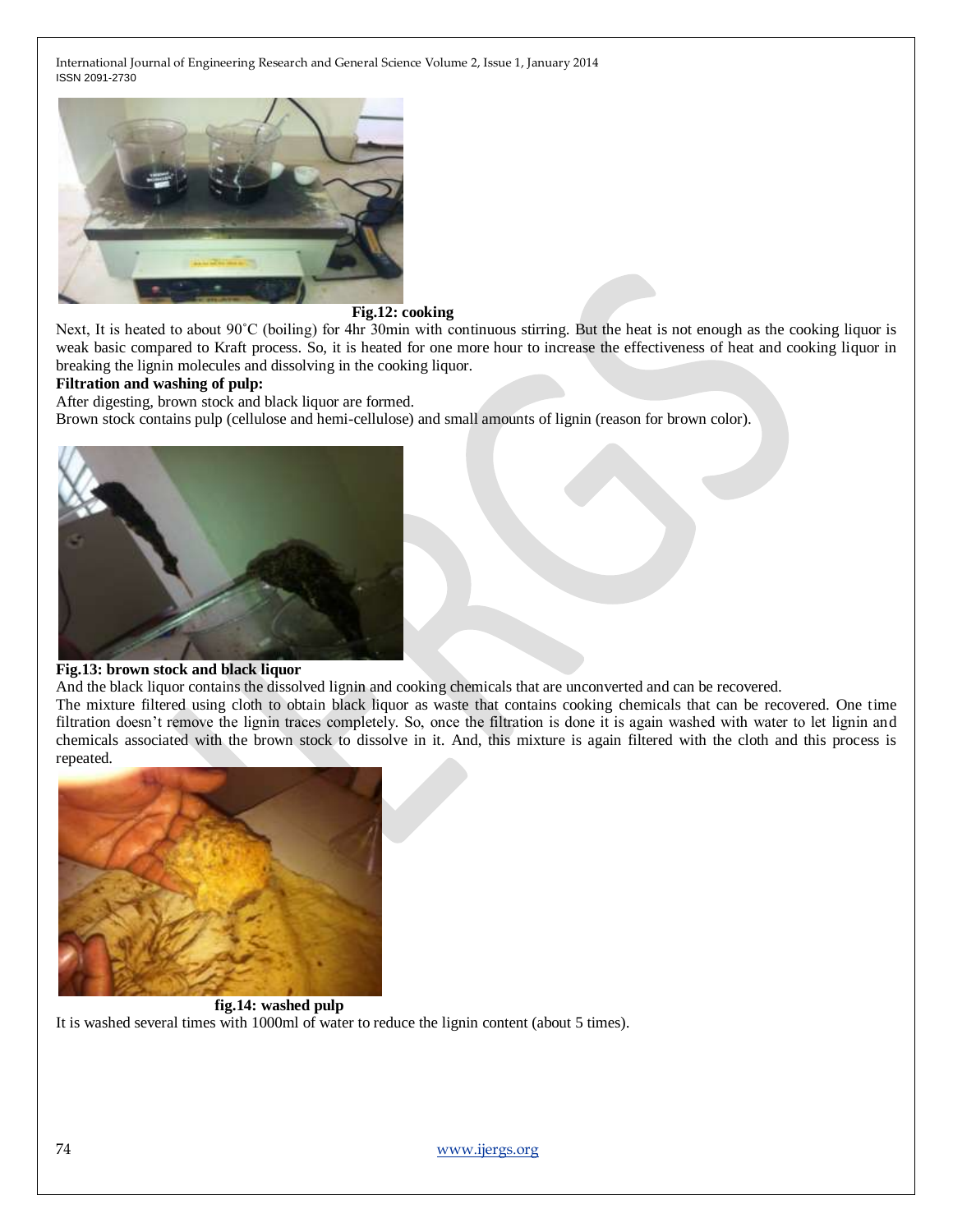

#### **Fig.15: filtration**

Finally, the obtained product from the filtration must be in such a way that lignin traces must be less in amounts. **4.5. Bleaching:**

Once filtration and washing is completed the washed pulp is dissolved in 200ml of water

to which 5gr bleaching powder is added to completely remove the brown color to obtain white paper grade pulp.



#### **Fig.16: bleaching Drying:**

Drying is done to find the yield in both the processes. To find the yield entire water in the bleached pulp must be removed. To remove entire water content in the bleached pulp, it is dried at a temperature of 100ºC for one hour in hot air oven.

## **OVERALL VIEW OF THE PROCESS**

## **1. Drying**

Banana pseudo stem after washing with water is crushed in sugar cane crusher is sent into drier.

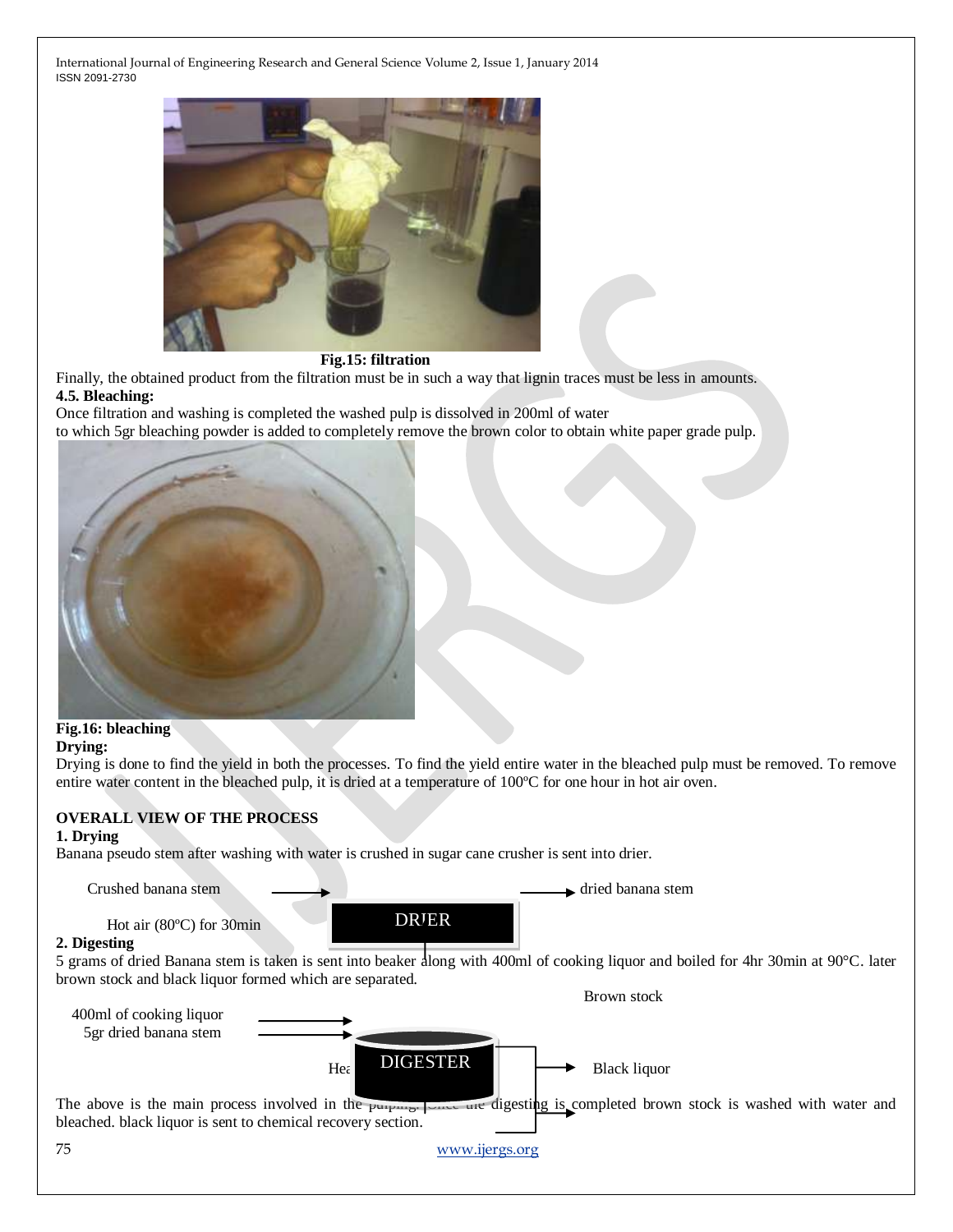## **5. OBSERVATIONS**

Firstly, describing about the heat required for digesting, Kraft process required only 4hr 30min for breaking lignin molecules. But soda process required more heat for digestion and yet could not obtain effective digestion as banana stem material is still present as it is in the beginning on the water cooking liquor surface.

Secondly, Kraft's process consists of strong cooking liquor which can break the lignin more effectively. Where as soda process consist of weak cooking liquor. Because of this reason we can find the traces lignin is more in Soda process than Kraft process. Product obtained after washing with water is compared in both the processes.



## **Fig.17: washed pulp in both Kraft and soda process**

The pulp obtained in Kraft process in less dark in colour than pulp obtained in soda process. The reason for this is, pulp obtained in Kraft process contain less lignin content in it due to strong basic nature of the solution which break the lignin effectively. Soda process involves weak basic cooking liquor that acts weak in breaking lignin bonds.

At the same pulp obtained after bleaching is also compared.





**Fig.18:soda pulp after bleaching Fig.19: Kraft pulp after bleaching**

The pulp obtained after bleaching is observed and found that Kraft pulp is whiter in colour compared to soda process, as bleaching agent required breaking the traces of lignin is more in soda process than Kraft process.

Finally describing about the yield obtained, Kraft process gave  $-1.735$ gr of pulp and Soda process gave  $-1.273$ gr of pulp.

## **CONCLUSION:**

After experimenting and observing the entire process of operation, there are certain conclusions made and listed below. They are: 1. Though Soda process require only one chemical but in large amounts to effectively break the lignin bonds. Kraft process requires fewer amounts of different chemicals and also helps in complete lignin molecule breakage. From this we can conclude that Kraft process is more advantageous.

2. In terms of heat requirement Kraft process is more advantage, because the cooking liquor is able to break and dissolve the lignin in it. Soda process is supplied with heat for one hour more and still the cooking liquor could not effectively digest the lignin.